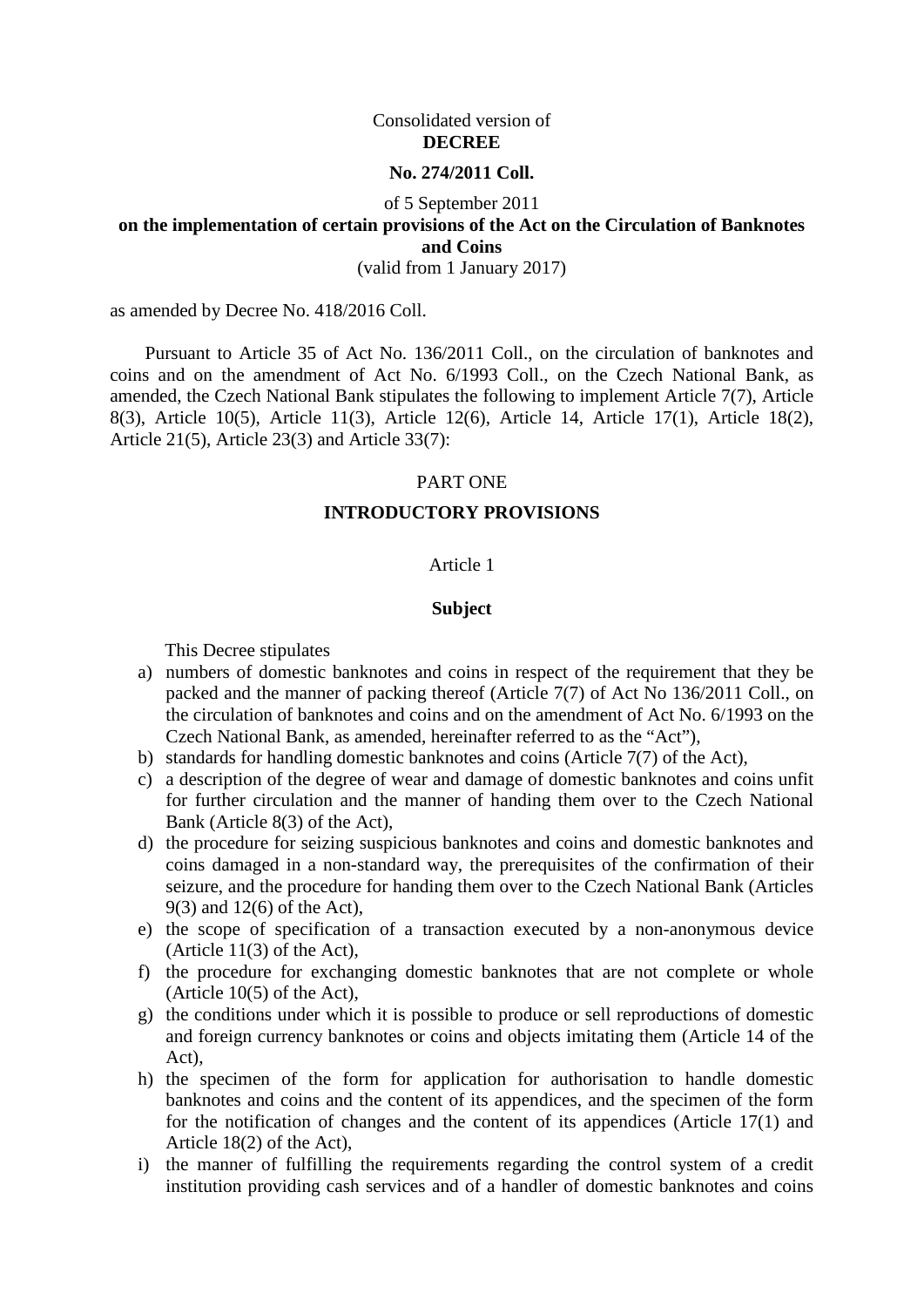(Article 21(5) of the Act),

- j) the scope, structure, form, manner and time limits for the provision of information about the locations at which domestic banknotes and coins are handled, information about devices used for handling domestic banknotes and coins, information about changes to these devices and information about the handling of domestic banknotes and coins (Article 23(3) of the Act),
- k) the types and content of courses, the content of final tests, the organisational and technical prerequisites for the organisation of courses by an authorised person, and the essential elements of certificates (Article 33(7) of the Act).

### PART TWO

#### **MANNER OF PACKING OF DOMESTIC BANKNOTES AND COINS**

#### Article 2

(1) In the transfer of domestic banknotes and coins to the Czech National Bank or a credit institution providing cash services, the procedures specified in the agreement between the payer and the Czech National Bank or the credit institution shall be applied. In the absence of such an agreement, the procedures set out in paragraphs 2 to 4 shall be applied.

(2) Where the number of banknotes of the same denomination to be transferred exceeds 100, the payer shall group them together in packages of 100 in a manner that does not damage the banknotes. Where the number of banknotes to be transferred exceeds 1,000, the payer shall group them together into bundles of 1,000 comprising ten packages each.

(3) Where the number of coins of denomination up to CZK 5 to be transferred exceeds 1,000, the payer shall group them together in bags of 1,000 sorted by denomination. Where the number of domestic coins of denomination CZK 10 or higher to be transferred exceeds 500, the payer shall group them together in bags of 500 sorted by denomination.

(4) Where domestic banknotes and coins of multiple denominations are to be transferred all at the same time, the payer shall specify the number of pieces of each denomination and the total amount.

#### PART THREE

#### **STANDARDS FOR HANDLING DOMESTIC BANKNOTES AND COINS**

#### Article 3 **Handling methods**

(1) Domestic banknotes and coins may be subject to manual or machine handling.

(2) "Manual handling" shall mean handling by a person who holds a certificate of completion of a course on the identification of suspected counterfeit or altered banknotes and coins pursuant to [Article 33\(3\)\(a\) or \(b\) of the Act](aspi://module=) or pursuant to the Foreign Exchange Act.

(3) "Machine handling" shall mean handling in devices for handling domestic banknotes and coins (hereinafter referred to as "devices") that comply with the standards specified in Articles 4 and 5. The handling of domestic banknotes and coins rejected by a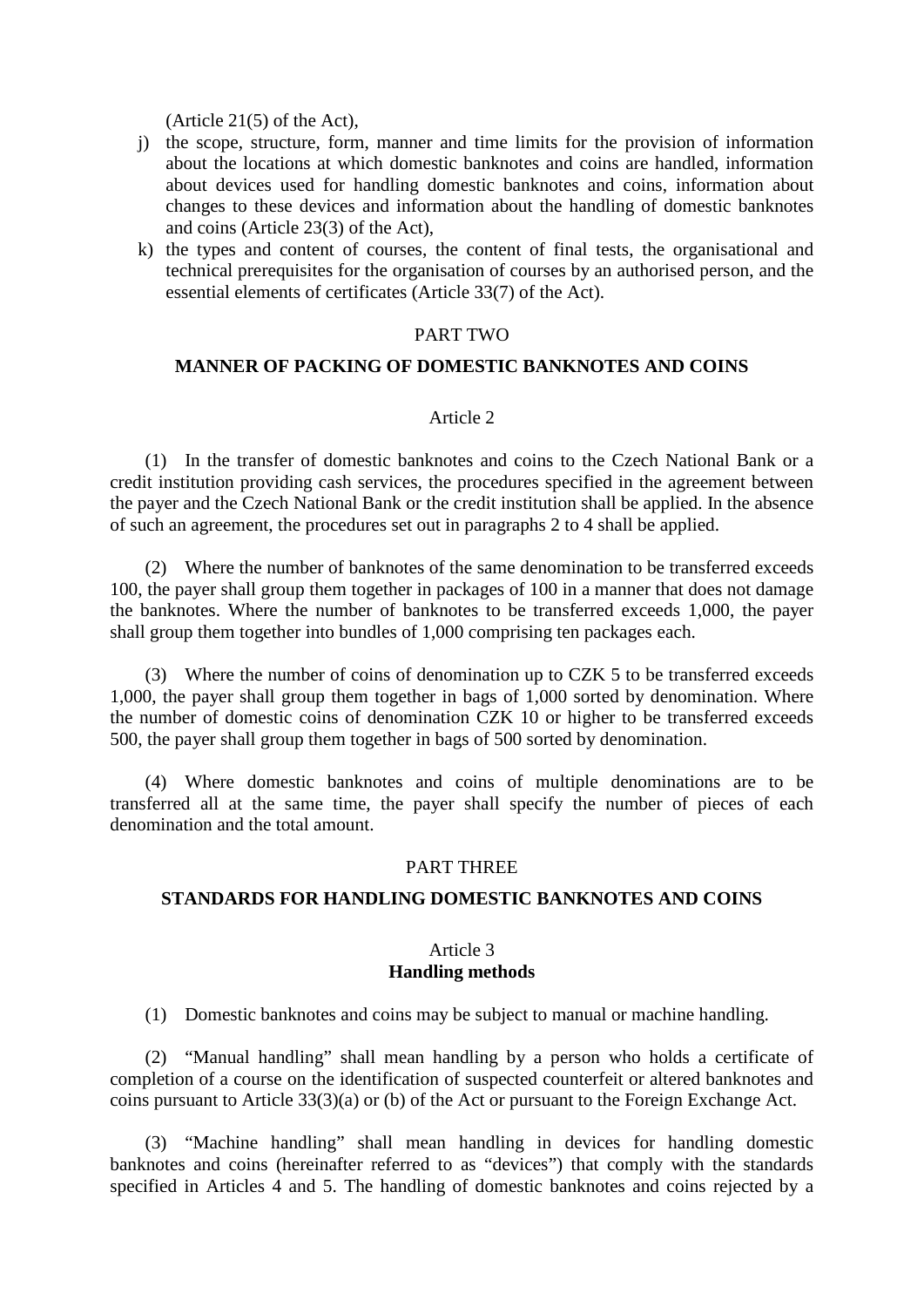device for being inauthentic, invalid or unfit for further circulation shall be deemed manual handling pursuant to paragraph 2.

### Article 4 **Obligations of handlers**

(1) In manual handling, the Czech National Bank, a credit institution providing cash services and a handler of domestic banknotes and coins (hereinafter referred to as an "obliged person") shall

- a) check the number, authenticity and validity of domestic banknotes and coins using tools facilitating identification of the presence of protective elements of domestic banknotes and coins,
- b) sort and physically separate domestic banknotes and coins by denomination and genuine and valid domestic banknotes and coins from suspicious or invalid domestic banknotes and coins,
- c) assess the fitness of domestic banknotes and coins for further circulation pursuant to Articles 6 and 7; domestic banknotes and coins worn and damaged below the stipulated extent may also be rejected as unfit for further circulation if signs of wear or damage are visible to the naked eye, and
- d) sort and physically separate domestic banknotes and coins which are fit for further circulation from domestic banknotes and coins unfit for further circulation.

(2) The tools referred to in paragraph 1(a) shall include at least tools or equipment used for optical magnification and for displaying elements visible in the ultraviolet and infrared areas of the light spectrum or equipment designed to determine the authenticity of banknotes and coins on the basis of the said elements.

(3) In machine handling, an obliged person shall use a single device or a set of devices which will

- a) check the number, authenticity and validity of domestic banknotes and coins,
- b) sort and physically separate domestic banknotes and coins by denomination and genuine and valid domestic banknotes and coins from suspicious or invalid domestic banknotes and coins,
- c) verify the fitness of domestic banknotes and coins for further circulation pursuant to Articles 6 and 7, and
- d) sort and physically separate domestic banknotes and coins which are fit for further circulation from domestic banknotes and coins unfit for further circulation.

#### Article 5

In machine handling, a device or a set of devices shall be used which has been successfully tested by the Czech National Bank as being compliant with the handling standards.

#### PART FOUR

#### **DESCRIPTION OF THE DEGREE OF WEAR AND DAMAGE OF DOMESTIC BANKNOTES AND COINS UNFIT FOR FURTHER CIRCULATION AND THE MANNER OF HANDING THEM OVER TO THE CZECH NATIONAL BANK**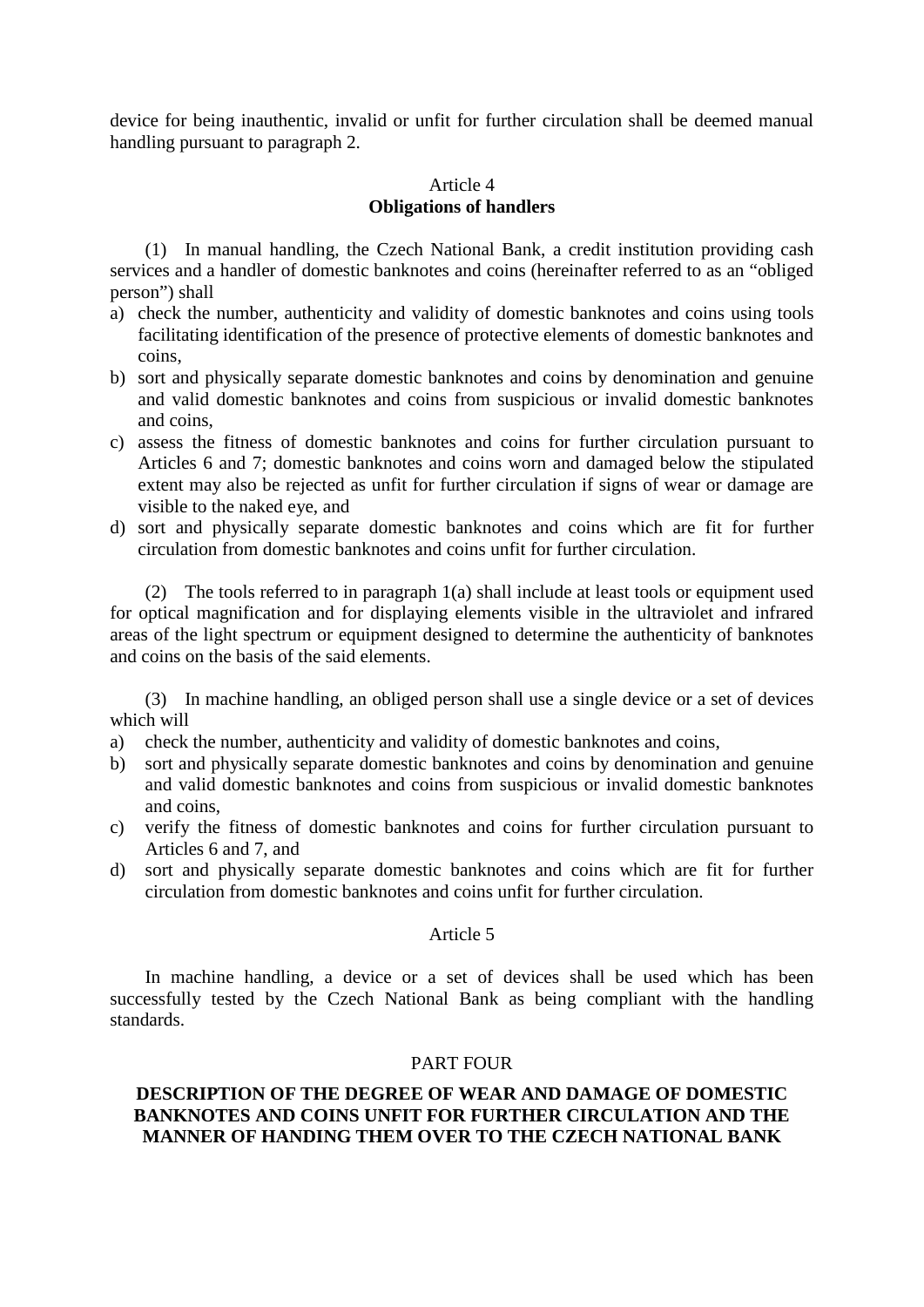#### Article 6

## **Description of the degree of wear and damage of domestic banknotes unfit for further circulation**

(1) In manual handling, a domestic banknote shall be deemed a domestic banknote unfit for further circulation if

- a) it is soiled,
- b) it has been written on, drawn on, overprinted, printed on, coloured, de-inked, or damaged by hygienically harmful material,
- c) it is fire-damaged or rotten,
- d) it is perforated with at least one visible hole,
- e) it has been damaged by an anti-theft device,
- f) it is assembled from two or more parts,
- g) it is incomplete,
- h) it is torn,<br>i) it has lost
- it has lost the stiffness typical of banknote paper, or
- j) it is crumpled and its surface is not flat even after manual handling.

(2) In machine handling, a domestic banknote shall be deemed a domestic banknote unfit for further circulation if

- a) it is soiled to the extent that the currency, denomination, authenticity or validity cannot be identified,
- b) it has been written on, drawn on, overprinted, printed on, coloured or de-inked, and/or damaged by hygienically harmful material and the damage to the banknote covers at least 10 mm x 10 mm of the blank space or at least 15 mm x 15 mm of the printed area,
- c) it is fire-damaged or rotten,
- d) it has been perforated over an area greater than 10 mm2,
- e) it has been damaged by an anti-theft device,
- f) it is assembled from two or more parts,
- g) it is incomplete and the missing part is at least 6 mm in length or 5 mm in width,
- h) it is torn and the tear is more than 4 mm in width and 8 mm in length vertically, or 4 mm in width and 15 mm in length horizontally, or 4 mm in width and 18 mm in length diagonally, measured along the straight line leading from the end of the tear to the edge of the domestic banknote where the tear began and forming a right angle with the tear,
- i) it has lost the stiffness typical of banknote paper,
- j) it is crumpled or folded and as a result of the fold the banknote has been shortened by at least 6 mm in length or at least 5 mm in width, or
- k) it has a folded corner greater than 130 mm2 in size and the length of the shorter edge is greater than 10 mm.

(3) In machine or manual handling, a domestic banknote shall also be deemed a domestic banknote unfit for further circulation if it shows other significant deviations preventing it from passing through the device or preventing its authenticity, validity or fitness for further circulation from being detected.

#### Article 7

#### **Description of the degree of wear and damage of coins unfit for further circulation**

(1) In manual handling, a coin shall be deemed a domestic coin unfit for further circulation if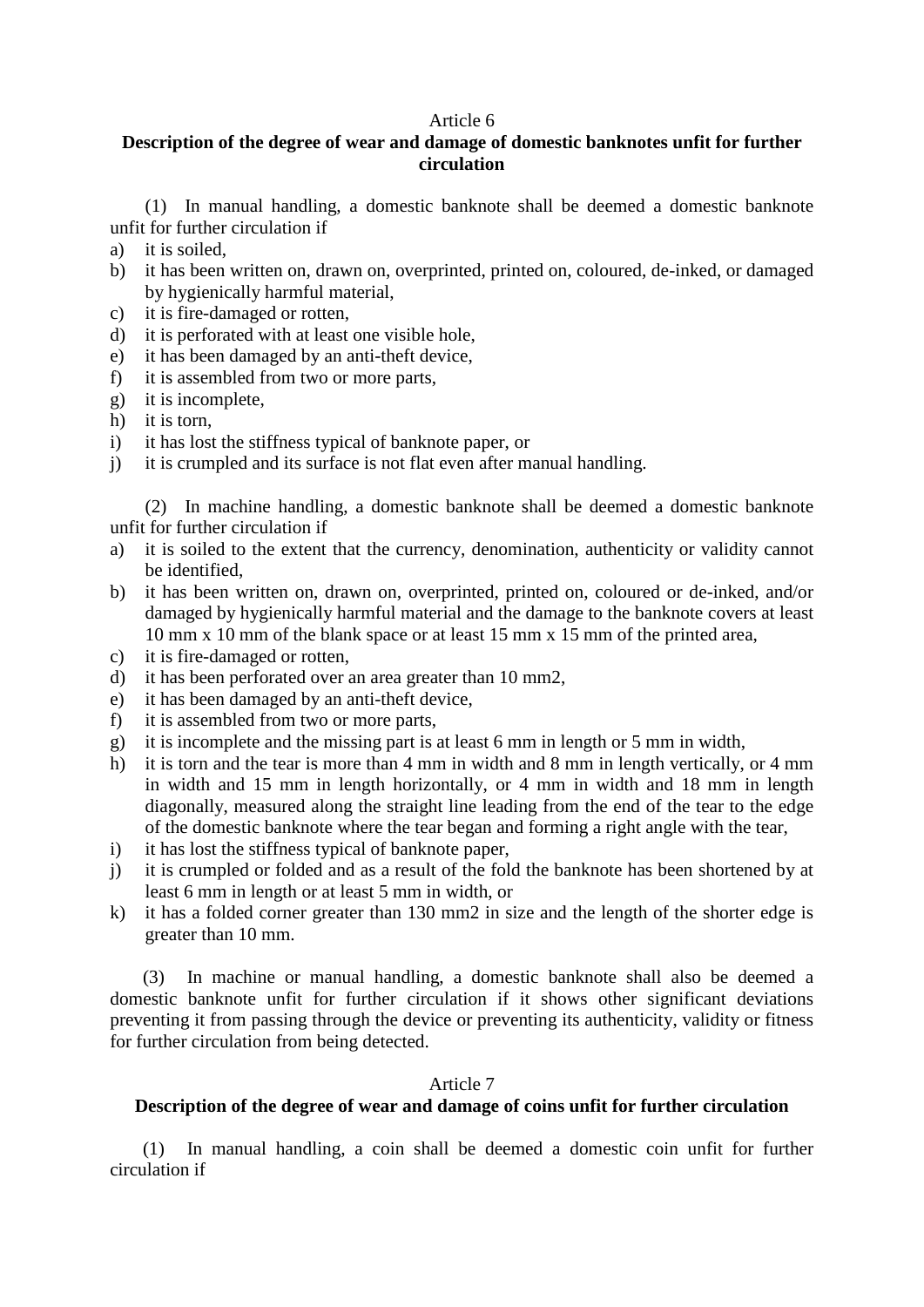- a) it is soiled to the extent that the currency, denomination, authenticity or validity cannot be identified,
- b) it is incomplete,
- c) its design or relief is illegible, it has been deformed, cut into or perforated or it has been manufactured from multiple parts and such parts are separated,
- d) it has been damaged by an anti-theft device, or
- e) it is worn away, corroded, soiled or otherwise worn or damaged in a manner preventing its smooth use in circulation and in particular the determination of its authenticity and validity.

(2) In machine handling, a domestic coin shall also be deemed a domestic coin unfit for further circulation if it shows, in addition to the criteria set out in paragraph 1, other significant deviations preventing it from passing through the device or preventing its authenticity, validity or fitness for further circulation from being detected.

#### Article 8

## **Manner of handing over domestic banknotes and coins unfit for further circulation to the Czech National Bank**

(1) Credit institutions providing cash services shall hand over to the Czech National Bank any domestic banknotes and coins worn by circulation and damaged in a standard way

- a) by depositing them on an account held at the Czech National Bank together with domestic banknotes and coins fit for further circulation if it is not clear from the damage to the banknotes or coins that such damage will cause machine handling problems, e.g. if the banknotes are stuck together, incomplete or pasted with glue; such banknotes or coins shall be handed over separately in a package labelled "BANKNOTES AND COINS DAMAGED IN A STANDARD WAY AND UNFIT FOR MACHINE HANDLING" and shall not be stuck on a grid pursuant to Article 12, or
- b) by exchanging them at counters of the Czech National Bank for domestic banknotes and coins fit for further circulation.

(2) A handler of domestic banknotes and coins shall hand over to the Czech National Bank any domestic banknotes and coins worn by circulation or damaged in a standard way

- a) through a credit institution providing cash services by depositing them on an account held at a credit institution providing cash services or by exchanging them at the counters of a credit institution providing cash services for domestic banknotes and coins fit for further circulation, or
- b) by exchanging them at counters of the Czech National Bank for domestic banknotes and coins fit for further circulation.

(3) A legal entity other than those referred to in paragraphs 1 and 2 and a bureau de change shall hand over to the Czech National Bank any domestic banknotes and coins worn by circulation or damaged in a standard way

- a) through a credit institution providing cash services by depositing them on an account held at a credit institution providing cash services or by exchanging them at the counters of a credit institution providing cash services for domestic banknotes and coins fit for further circulation,
- b) by exchanging them at counters of the Czech National Bank for domestic banknotes and coins fit for further circulation, or
- c) through a handler of domestic banknotes and coins.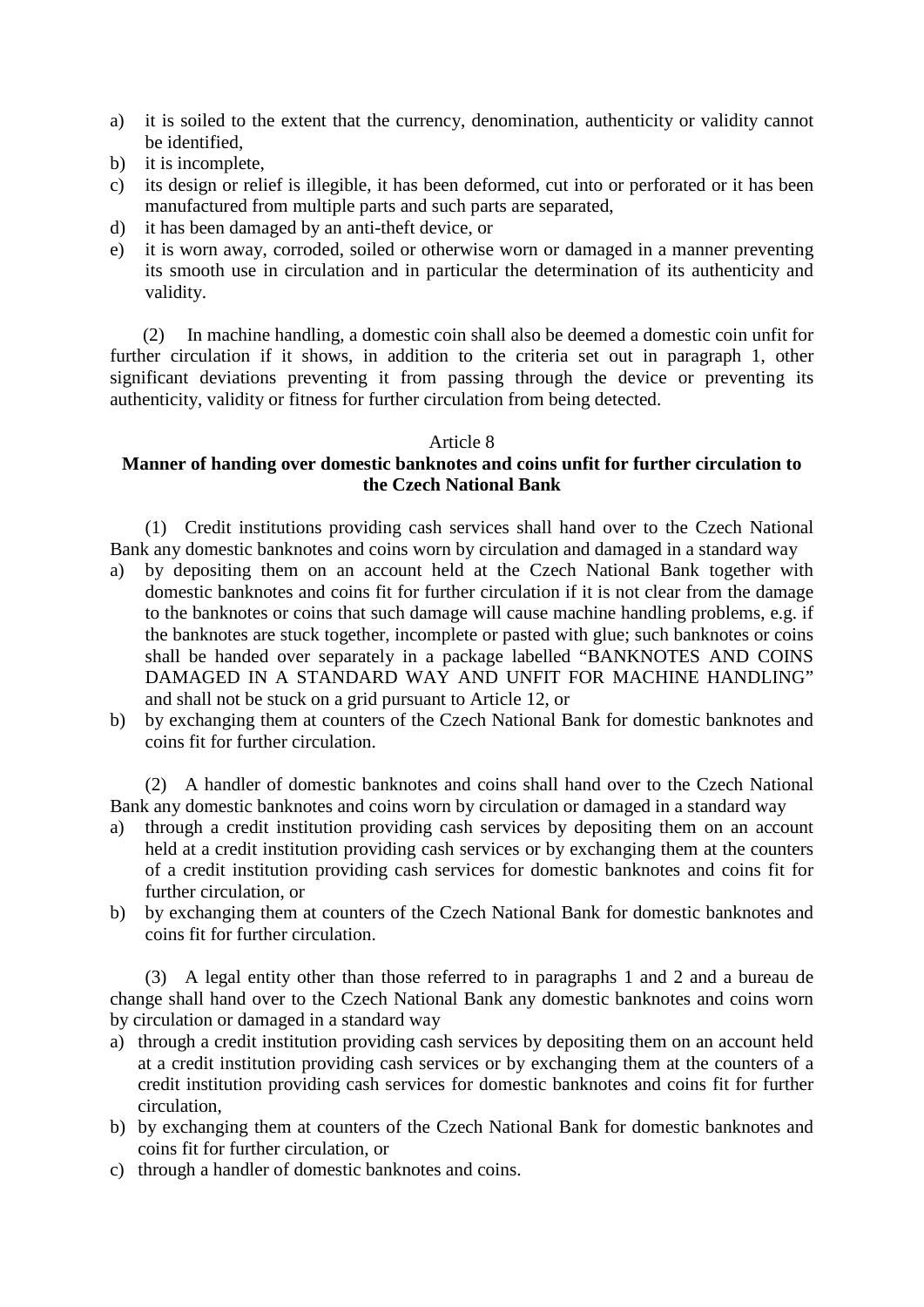#### PART FIVE

### **PROCEDURES FOR SEIZING SUSPICIOUS BANKNOTES AND COINS AND DOMESTIC BANKNOTES AND COINS DAMAGED IN A NON-STANDARD WAY, THE PREREQUISITES OF THE CONFIRMATION OF THEIR SEIZURE AND THE PROCEDURE FOR HANDING THEM OVER TO THE CZECH NATIONAL BANK**

#### Article 9

#### **Procedures for seizing suspicious banknotes and coins and domestic banknotes and coins damaged in a non-standard way**

- (1) The confirmation that suspicious banknotes or coins have been seized shall contain
- a) the identification data of the person who submitted the suspicious banknotes or coins (hereinafter referred to as the "tendering party"), i.e. the name or names, surname, date of birth and nationality in the case of a natural person, and the company name of the tendering party in the case of a legal entity,
- b) the tendering party's permanent residence address, or long-term or permanent residence address in the Czech Republic, in the case of a natural person, and the tendering party's registered address in the case of a legal entity; if the tendering party has no long-term or permanent residence address or registered address in the Czech Republic, or if the tendering party's residence in the Czech Republic can reasonably be expected to end within three weeks of the seizure of the suspicious banknotes or coins, the tendering party's permanent residence address or registered address abroad shall be given,
- c) the type and the number of the document used to identify the tendering party,
- d) the currency and denomination of the seized suspicious banknote and the series and number thereof, or the currency and denomination of the seized suspicious coin and its year of mintage, the number of pieces of the individual types and denominations of the seized suspicious banknotes or coins, and the total amount,
- e) the place and date of seizure of the suspicious banknotes and coins,
- f) the identification data of the person who seized the suspicious banknotes or coins (hereinafter referred to as the "seizing party"), i.e. the name or names, surname and permanent residence address in the case of a natural person, and the company name and address of the seizing party in the case of a legal entity,
- g) the circumstances in which the suspicious banknotes and coins were seized, and
- h) the signature of the tendering party, if present when the confirmation is issued.

(2) At the request of the tendering party, the seizing party shall state on the confirmation of seizure the number of the account to which the amount equivalent to the value of the seized suspicious banknotes or coins may be sent if these banknotes and coins prove to be genuine.

(3) The seizing party shall put the text "suspicious banknotes or coins" in the confirmation of the seizure of the suspicious banknotes and coins.

(4) The seizing party shall insert the seized suspicious banknotes or coins, accompanied by a copy of the confirmation of the seizure thereof, into an envelope or other suitable packaging, which he shall secure against unauthorised opening in a suitable fashion. The tendering party, if present, shall confirm his presence at the insertion of the seized suspicious banknotes or coins into the packaging by affixing his signature across the seal of the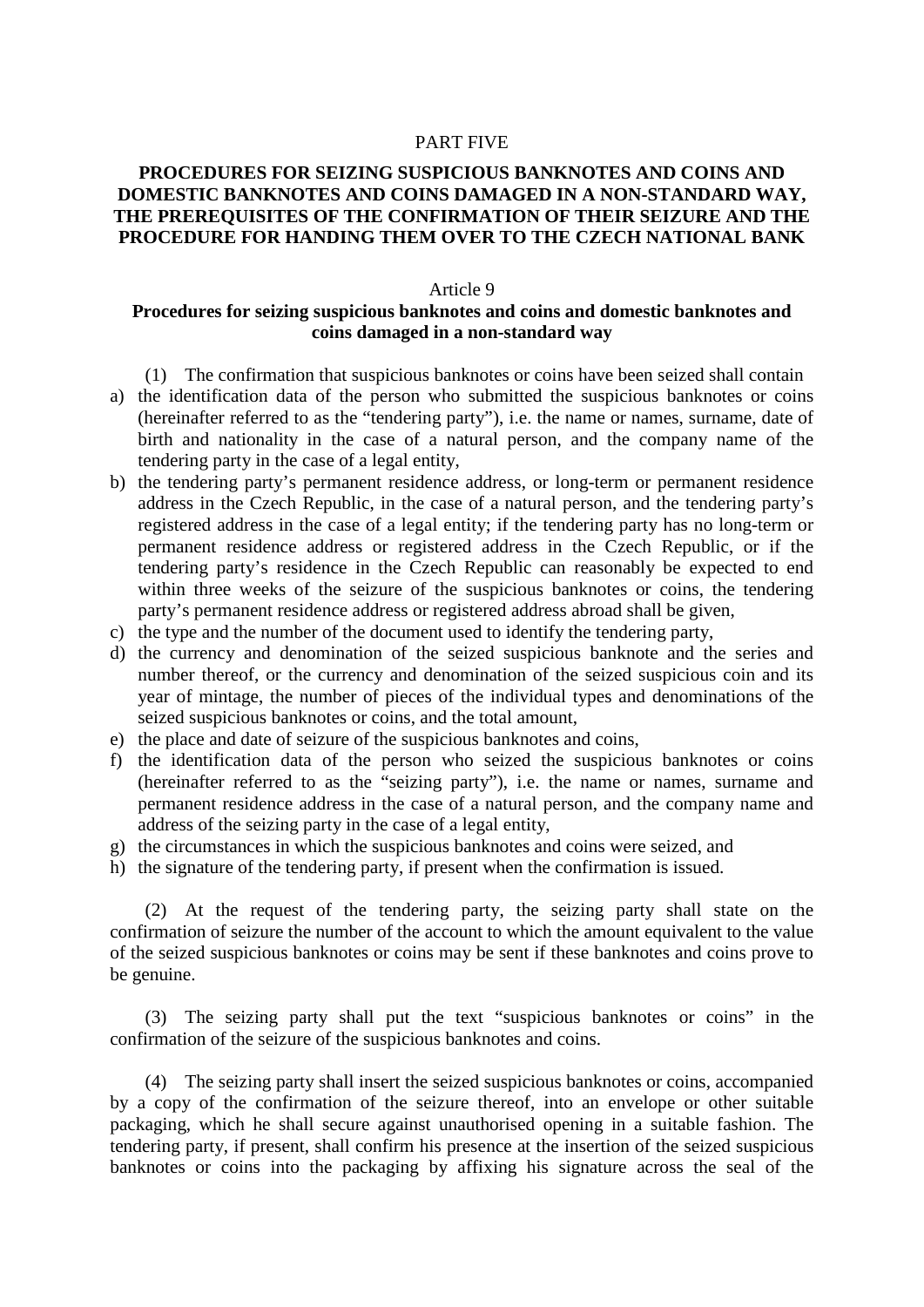packaging. The seizing party shall also affix his signature across the seal of the packaging. If the tendering party refuses to affix his signature, the seizing party shall state this fact. The suspicious banknotes or coins thus inserted shall be sent by the seizing party to the Czech National Bank for expert analysis. The seizing party shall hand over a second copy of the confirmation of the seizure of suspicious banknotes or coins to the tendering party.

(5) If the tendering party is unknown or refuses to give any of the required information or confirm his presence at the insertion of the seized suspicious banknotes or coins into the packaging, the seizing party shall state this fact in the confirmation of the seizure of the suspicious banknotes or coins.

(6) A specimen of the confirmation of the seizure of banknotes or coins under paragraph 1 is provided in Annex 1 to this Decree.

(7) Articles 1 and 4 to 6 shall apply mutatis mutandis to the seizure of domestic banknotes damaged in a non-standard way or domestic coins damaged in a non-standard way (hereinafter referred to as "domestic banknotes or coins damaged in a non-standard way"), in which respect

- a) at the request of the tendering party, the seizing party shall state on the confirmation of seizure of domestic banknotes or coins damaged in a non-standard way the number of the account to which the amount equivalent to the nominal value of the seized domestic banknotes or coins damaged in a non-standard way can be sent if the Czech National Bank provides compensation for them, and
- b) the seizing party shall put the text "banknotes or coins damaged in a non-standard way" in the confirmation of the seizure of the banknotes or coins damaged in a non-standard way.

#### Article 10

## **Special provisions for the seizure of suspicious banknotes in a non-anonymous device**

Article 9 shall apply mutatis mutandis to the seizure of suspicious banknotes in a nonanonymous device, in which respect the seizing party shall

- a) give the place where the non-anonymous device is operated as the place of seizure of the banknotes,
- b) give the date of the transaction as the date of seizure,
- c) determine the identity of the card holder or, where this is not possible, the account holder, and give him as the tendering party, and
- d) enter the type, model and serial number or other appropriate identifier of the nonanonymous device in the confirmation.

#### Article 11

## **Result of expert analysis and procedure in the event that seized suspicious banknotes or coins are found to be genuine**

(1) The seizing party shall notify the tendering party of the result of the expert analysis on the request of the latter.

(2) If the Czech National Bank finds that the seized suspicious banknotes or coins are genuine, it shall notify the seizing party of the result.

## PART SIX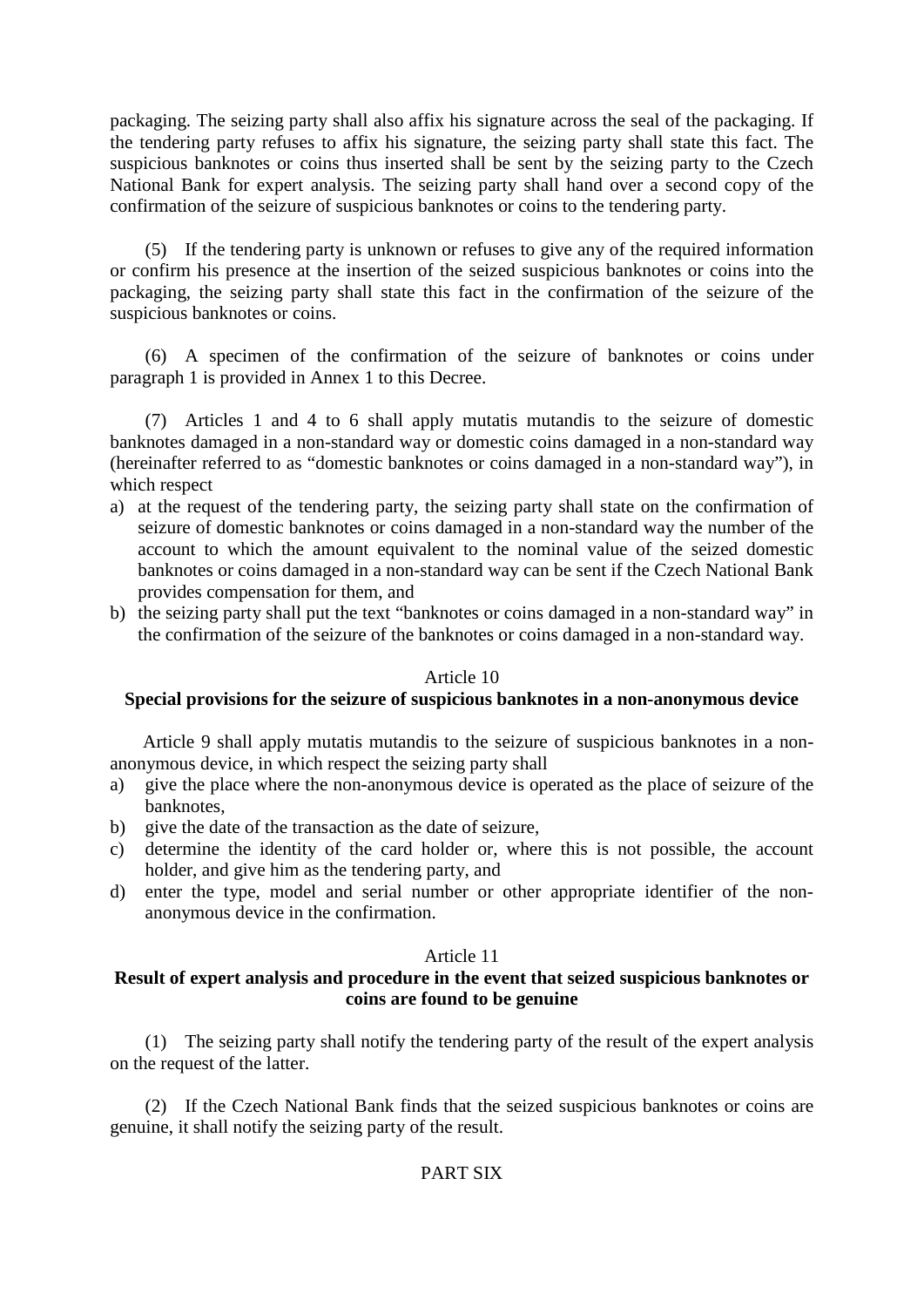### **PROCEDURES FOR EXCHANGING DOMESTIC BANKNOTES WHICH ARE NOT COMPLETE OR WHOLE**

#### Article 12

The total area of an incomplete domestic banknote shall be determined by attaching it to a grid that divides the surface of the banknote, by means of an equal number of vertical and horizontal lines, into 100 boxes of the same size. Compensation shall be provided for an incomplete domestic banknote if

- a) at least 51 fields of the grid are more than half covered and the total area of the incomplete banknote is simultaneously greater than 50%, or
- b) 50 fields of the grid are 100% covered and, in addition, one more field is covered at least partially.

#### PART SEVEN

### **TERMS AND CONDITIONS UNDER WHICH REPRODUCTIONS OF DOMESTIC OR FOREIGN BANKNOTES OR COINS AND OBJECTS IMITATING THEM MAY BE PRODUCED**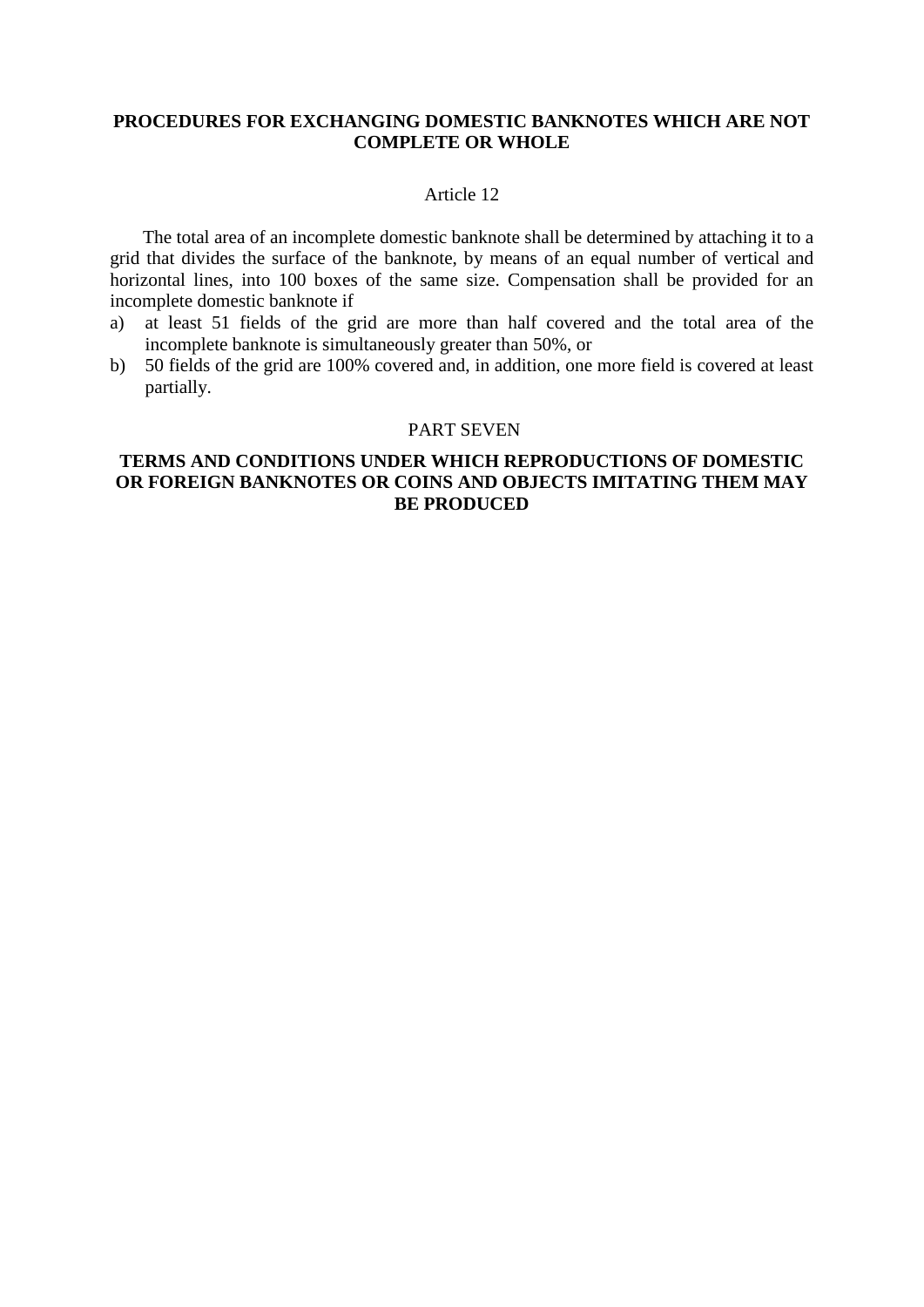#### Article 13 **Reproduction of banknotes**

(1) A tangible reproduction of a domestic or foreign banknote or an object imitating a domestic or foreign banknote (hereinafter referred to as an "imitation") may be made if

- a) it is single-sided and its length, while maintaining the ratio of the sides, is at most 75% of the length or at least 125% of the length of the reproduced or imitated banknote,
- b) it is double-sided and its length, while maintaining the ratio of the sides, is at most 50% of the length or at least 200% of the length of the reproduced or imitated banknote,
- c) it is single-sided and the longer and shorter sides form an angle of less than 70 degrees or more than 110 degrees, or
- d) it is made from a material that is unmistakable for the material from which the reproduced or imitated banknote is made.

(2) A tangible reproduction or imitation of parts of a domestic or foreign banknote may be made if it is single-sided and does not exceed 33 % of the area of the banknote in such a way that a whole reproduced or imitated banknote cannot be assembled from the individual parts in contravention of the terms and conditions laid down in paragraph 1.

(3) A tangible reproduction of an individual graphic element of a domestic or foreign banknote may be made provided that such graphic element is not displayed on a background resembling the banknote on which it features.

(4) An intangible reproduction or intangible imitation of a domestic or foreign banknote may be made if, while maintaining the size of the banknote, it has a maximum resolution of 72 dots per inch (dpi) and is labelled diagonally, in a layer inseparable from the image of the banknote, with the word "Specimen" executed in an opaque colour which is at least 75% of the longer side of the banknote in length and at least 15% of the shorter side of the banknote in height or with another word of the same dimensions with a similar meaning,

(5) Intangible source materials designed and used solely for the production of tangible reproductions of banknotes or imitations of banknotes under the terms and conditions laid down in paragraph 1 shall not be deemed an intangible reproduction or an intangible imitation.

#### Article 14 **Reproduction of coins**

A reproduction of a domestic or foreign coin or an object imitating a domestic or foreign coin may be made solely of a material that is unmistakable for the material of which the reproduced or imitated coin is made, or as an intangible image.

#### Article 15 **Unmistakable material**

(1) In the case of a banknote, unmistakable material shall mean a material other than paper or plastic.

(2) In the case of a coin, unmistakable material shall mean a metal of different colour than that of which the reproduced or imitated coin is made, provided that the product made of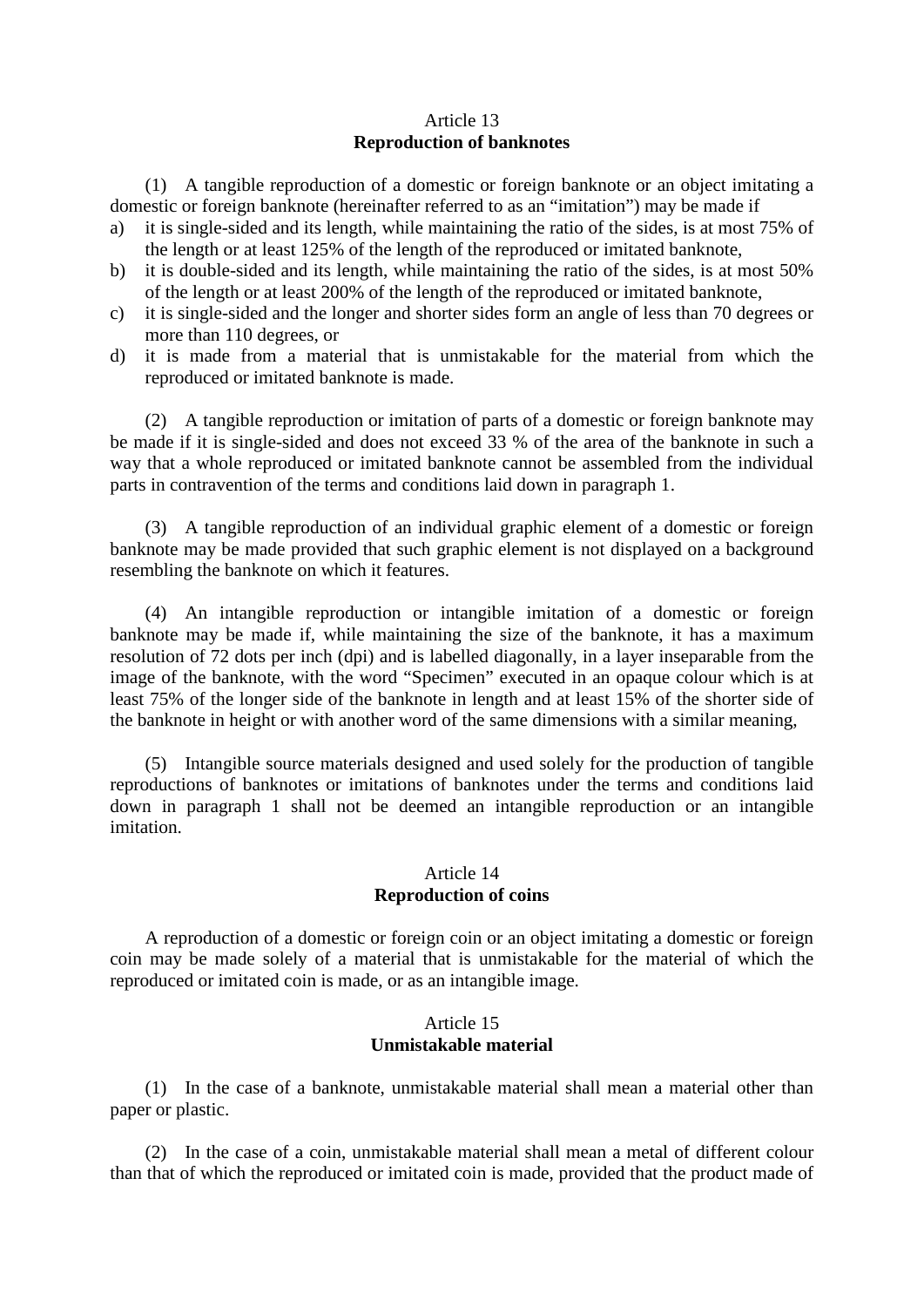such metal of different colour cannot, given its physical and chemical properties, be used instead of coins in an anonymous or non-anonymous device, and a material other than metal.

#### PART EIGHT

#### **SPECIMENS OF FORMS AND REQUIREMENTS FOR THE CONTROL SYSTEM IN THE AREA OF HANDLING OF DOMESTIC BANKNOTES AND COINS**

#### Article 16

(1) An application for authorisation to handle domestic banknotes and coins shall be submitted on a form, the specimen of which is provided in Annex 2.

(2) The applicant shall attach appendices containing the following to an application referred to in paragraph 1:

- a) the original or a certified copy of the applicant's certificate of incorporation, containing information valid at the time of the application, including information on any application for registration in the Commercial Register which has not been processed by the date of the application, including the full certificate of incorporation or documents from similar registers abroad,
- b) proof of the integrity of the person who is the applicant's statutory body, a member of the applicant's statutory body, or the applicant's actual owner and the person who will manage the applicant's business. Proof of integrity shall be a document analogous to an extract from the Criminal Register not older than three months, issued by the foreign state of which a natural person is a citizen, and by any foreign state in which a natural person has resided continuously for more than six months in the last three years,
- c) a list of operated devices or sets of devices that comply with the handling standards, including the types of devices, the number of such devices operated, and the addresses of the locations where the devices are operated, d) draft internal regulations governing the control system in the area of the handling of domestic banknotes and coins.

#### Article 17

A handler of domestic banknotes and coins shall provide notification of any change in data referred to in [Article 18\(1\) of the Act](aspi://module=) on a form, the specimen of which is provided in Annex 3 to this Decree. The notification shall include appendices pursuant to Article 16(2) confirming such changes.

#### Article 18

### **Requirements for the control system of a credit institution providing cash services and of a handler of domestic banknotes and coins in the area of handling of domestic banknotes and coins**

A credit institution and a handler of domestic banknotes and coins shall ensure that the control system includes

- a) the establishment and maintenance of a functional and effective organisational structure, including the segregation of conflicting duties and prevention of potential conflicts of interest,
- b) arrangements to ensure the protection of domestic banknotes and coins against theft, damage or destruction,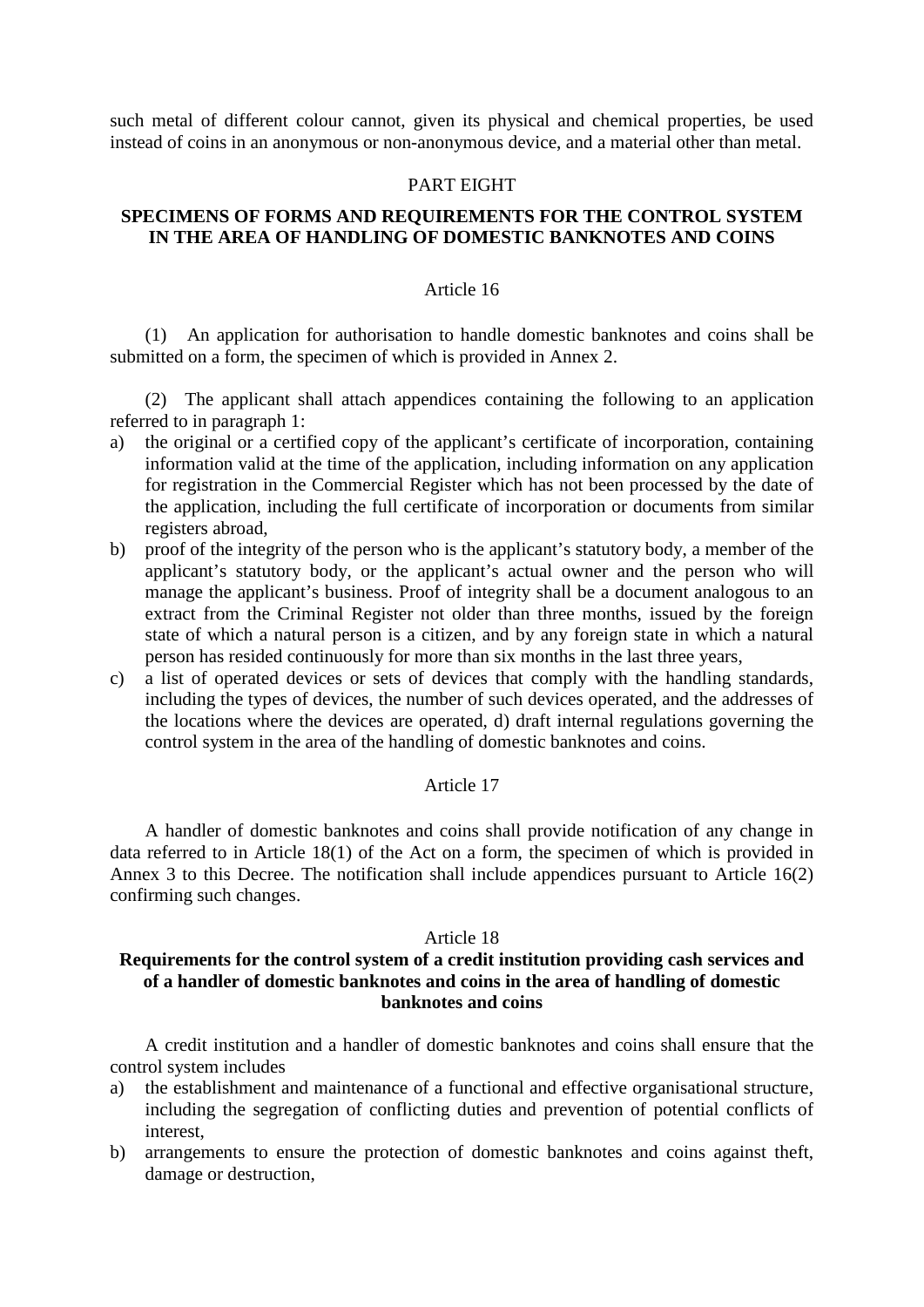- c) the keeping of records of domestic banknotes and coins entrusted to the handler of domestic banknotes and coins for handling,
- d) a definition of accountability for the values entrusted,
- e) processes for the handling of domestic banknotes and coins,
- f) procedures for carrying out individual activities, including the operation of technical devices,
- g) an internal control system,
- h) an emergency and contingency plan, and
- i) security polices for information systems.

### PART NINE

## **SCOPE, STRUCTURE, FORM, MANNER AND TIME LIMITS FOR THE PROVISION OF INFORMATION ON DEVICES AND ON THE HANDLING OF DOMESTIC BANKNOTES AND COINS**

#### Article 19

## **Time limits for providing information on devices**

(1) A credit institution providing cash services shall notify the Czech National Bank of the list of operated devices or sets of devices that comply with the handling standards 30 days prior to the commencement of handling.

(2) A credit institution providing cash services and a handler of domestic banknotes and coins shall notify the Czech National Bank of any changes to the devices or sets of devices no later than the end of the calendar month in which the changes occurred.

#### Article 20

#### **Information on the handling of domestic banknotes and coins**

(1) A credit institution providing cash services shall notify the Czech National Bank of the number of

- a) domestic banknotes and coins handled, except for domestic banknotes and coins handled at cash counters, broken down by the manner of handling into machine-handled and manually handled domestic banknotes and coins,
- b) non-handled domestic banknotes and coins handed over for handling to a handler of domestic banknotes and coins or another credit institution providing cash services, and
- c) domestic banknotes and coins recirculated by non-anonymous devices, broken down by the manner of handling of the recirculated domestic banknotes and coins into those handled by
	- 1. a non-anonymous device,
	- 2. a credit institution providing cash services,
	- 3. the Czech National Bank,
	- 4. a handler of domestic banknotes and coins, or
	- 5. another credit institution providing cash services.

(2) A handler of domestic banknotes and coins shall notify the Czech National Bank of the number of

a) domestic banknotes and coins received for handling from credit institutions providing cash services,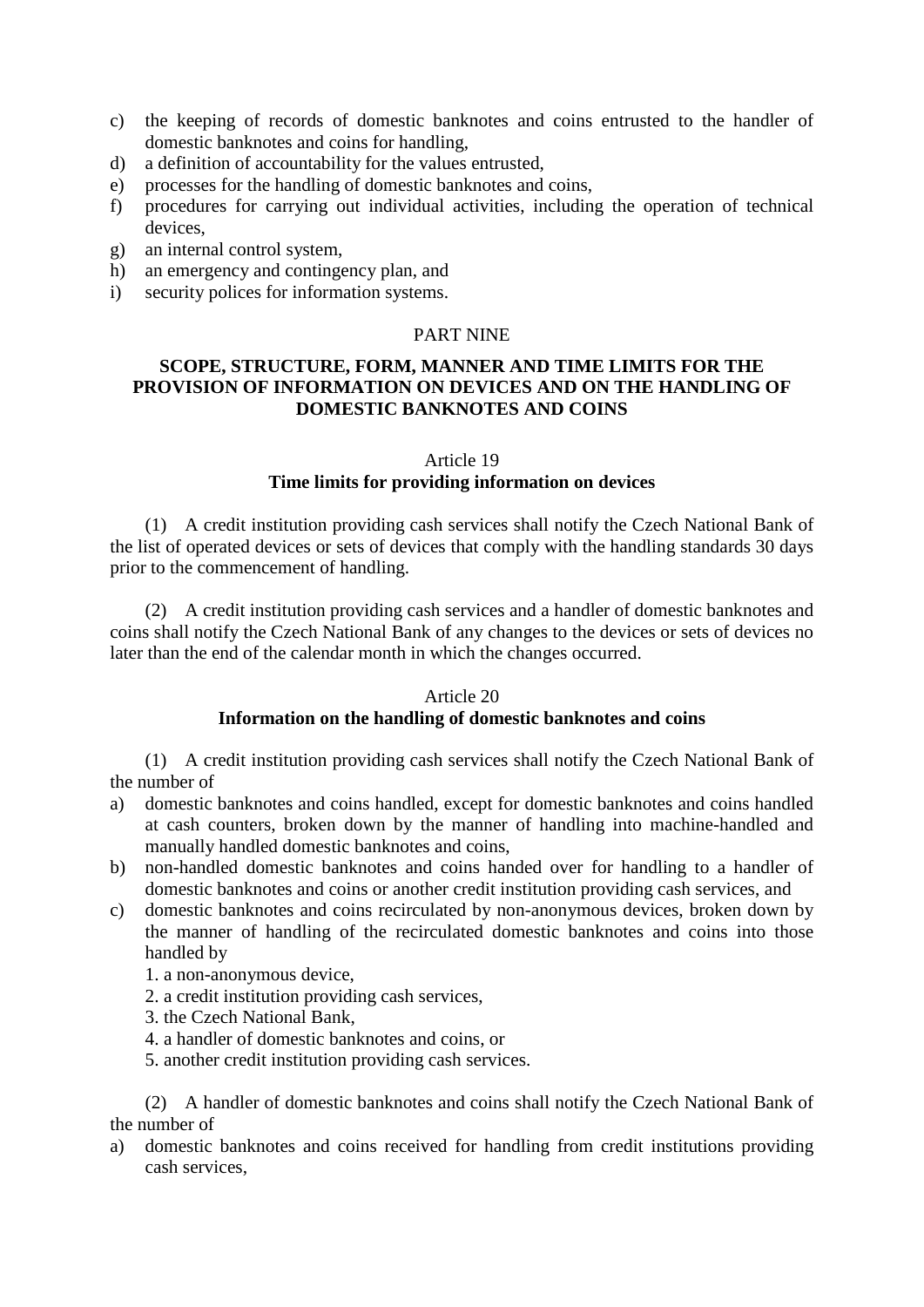- b) domestic banknotes and coins received for handling from entities that are not credit institutions providing cash services,
- c) domestic banknotes and coins handled, broken down by the manner of handling into machine-handled and manually handled domestic banknotes and coins, and
- d) handled domestic banknotes and coins returned to credit institutions providing cash services or to the Czech National Bank and the number of handled domestic banknotes and coins returned to other entities.

(3) Credit institutions providing cash services and handlers of domestic banknotes and coins shall provide the information specified in paragraphs 1 and 2 to the Czech National Bank, according to the situation for the calendar year, electronically, by 15 February of the following calendar year at the latest.

(4) The information shall be reported separately for domestic banknotes and for domestic coins, by number of pieces and broken down by denomination.

#### PART TEN

### **COURSES ON THE IDENTIFICATION OF SUSPECTED COUNTERFEIT OR ALTERED BANKNOTES AND COINS**

#### Article 21

#### **Types and content of courses on the identification of suspected counterfeit or altered banknotes and coins and the content of final tests**

(1) The course for persons who may lead courses as a trainer (hereinafter referred to as a "trainer") shall last for at least four days and the final test shall include proof of theoretical knowledge of the whole issue and practical skills in recognising the authenticity of banknotes and coins.

(2) The course for persons who check domestic and foreign banknotes and coins for authenticity and validity in credit institutions providing cash services and in handlers of domestic banknotes and coins when such domestic or foreign banknotes and coins are accepted, handled or returned shall last for at least two days and the final test shall include proof of theoretical knowledge and practical skills in recognising the authenticity of banknotes and coins.

(3) The course for persons who check domestic and foreign banknotes and coins for authenticity and validity in legal entities other than the Czech National Bank, a credit institution providing cash services or a handler of domestic banknotes and coins when such domestic or foreign banknotes and coins are accepted, handled or returned shall last for at least one day and the final test shall include proof of theoretical knowledge and practical skills in recognising the authenticity of banknotes and coins.

(4) The scope of expertise shall be tailored to the different types of courses and shall include, in particular, the issues of:

- a) legislation on the protection of banknotes and coins and related information,
- b) protective elements associated with banknote paper,
- c) protective elements associated with the printing of banknotes,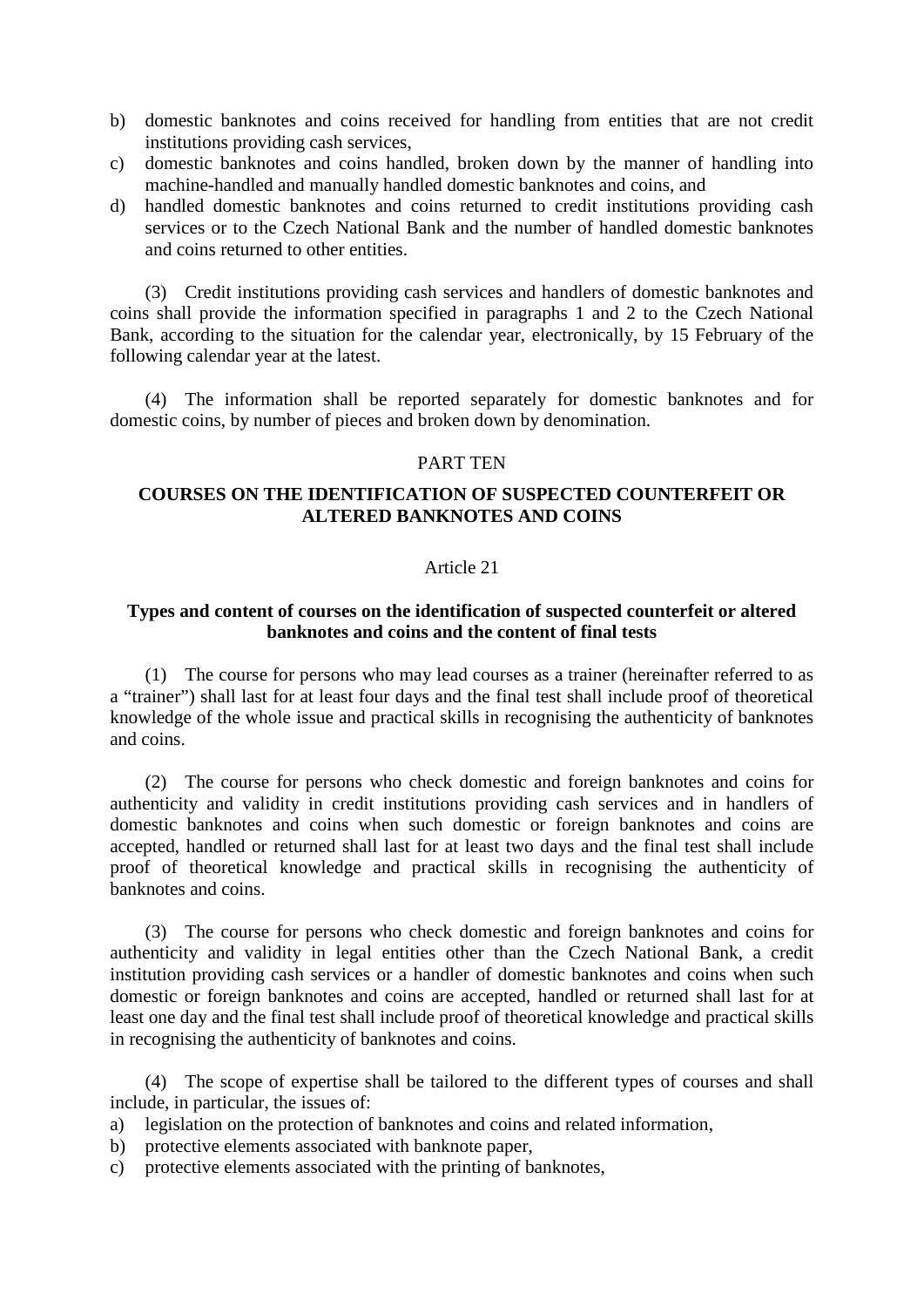- d) the production and counterfeiting of banknotes and coins, and
- e) the degree of wear and damage of domestic banknotes and coins unfit for further circulation.

(5) The content of the final tests shall correspond to the subject matter taught during the given type of course.

#### Article 22

## **Organisational and technical prerequisites for the organisation of courses by an authorised person**

(1) The authorised person shall ensure that each course participant is equipped with a magnifying glass and UV lamp for the duration of the course. In addition, the authorised person shall ensure that participants receive a set of study banknotes, to be shared in pairs at most. The authorised person shall also make available to all participants equipment for detecting elements in the infrared area of the light spectrum.

(2) The number of course participants shall be limited to a maximum of 30 persons.

#### Article 23 **Essential elements of certificates**

(1) Certificates shall be printed in the standard manner for the printing of stamps, shall be adequately protected against forgery, and shall contain:

- a) the name or names, surname and date of birth of the course graduate,
- b) the company name or the name or names and surname of the person who organised the course,
- c) the identification number of the person who organised the course,
- d) the date of issue of the certificate,
- e) the signature of an authorised person or a person authorised to act on behalf of an authorised person or of the Czech National Bank,
- f) the signature of the trainer,
- g) a unique certificate number, and
- h) a photograph of the course participant.

(2) Certificate forms shall be provided to authorised persons by the Czech National Bank.

#### PART ELEVEN

### **TRANSITIONAL PROVISIONS**

#### Article 24

A credit institution providing cash services and a handler of domestic banknotes and coins shall notify the Czech National Bank of the information under Article 20 for the first time for 2013.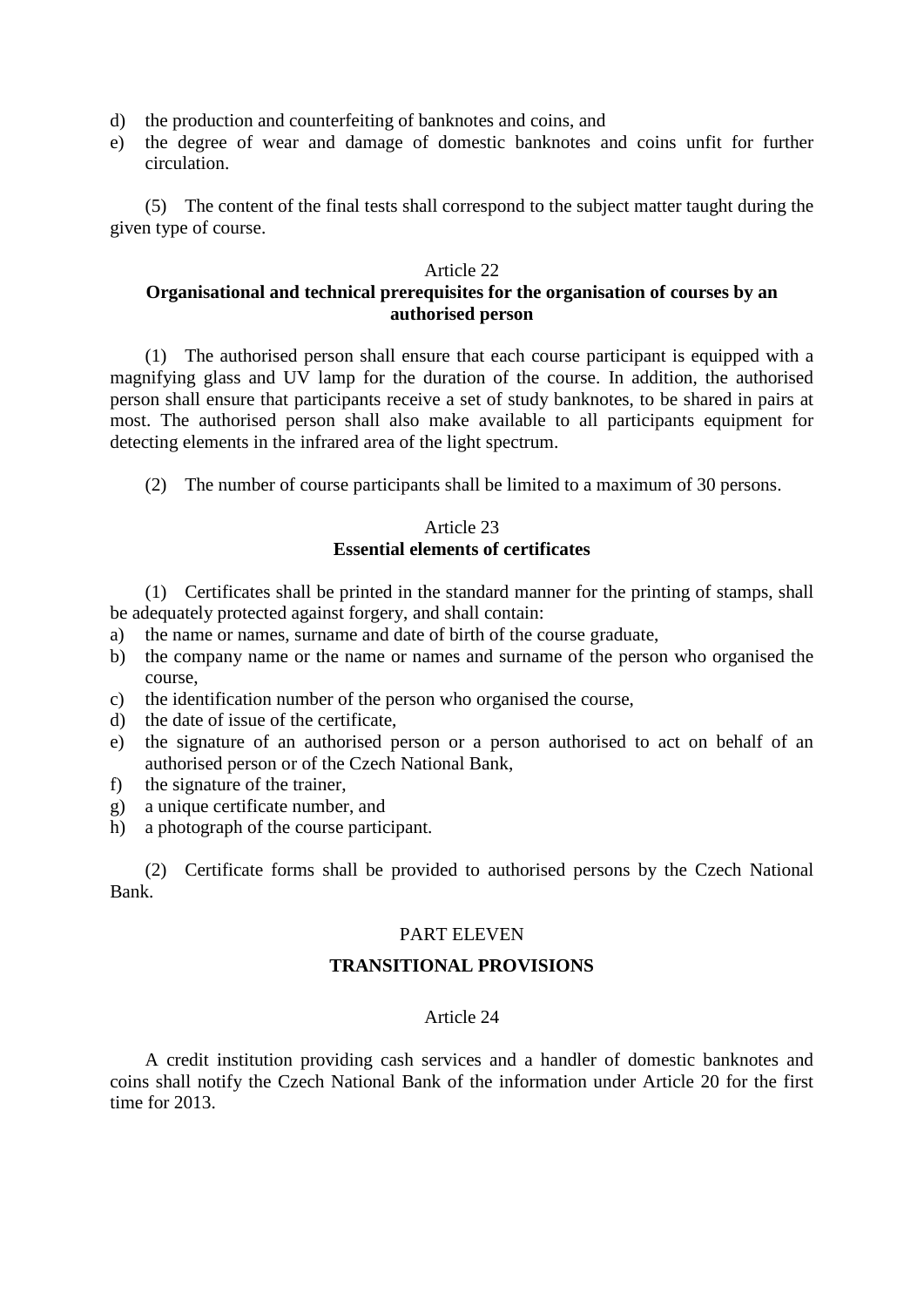# PART TWELVE **EFFECT**

Article 25

This Decree shall take effect on the date of its promulgation. Governor:

Miroslav Singer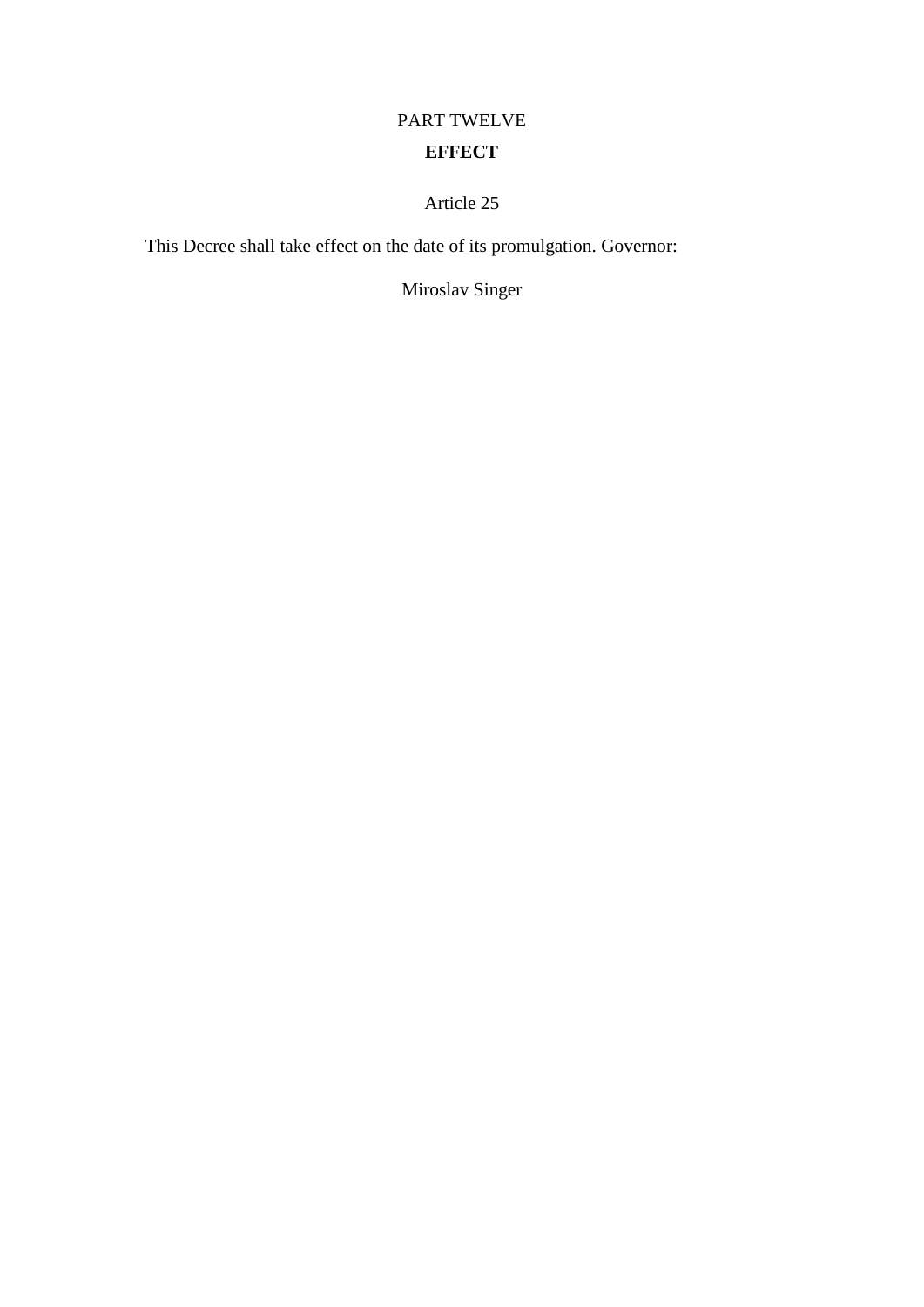## **SPECIMEN Confirmation of the seizure of banknotes or coins**

Seizure date: .....................................

Reason for seizure *(circle one of the options below)*: a) suspicious banknotes or coins

b) domestic banknotes and coins damaged in a non-standard way

| Number/<br>value | <b>Currency</b> | Version<br>(series) | Serial number or<br>year of mintage | <b>Total amount (in</b><br>words) |
|------------------|-----------------|---------------------|-------------------------------------|-----------------------------------|
|                  |                 |                     |                                     |                                   |
|                  |                 |                     |                                     |                                   |
|                  |                 |                     |                                     |                                   |

Company name and address of the seizing party (if a legal entity) or name and address in the Czech Republic of the seizing party (if a natural person):

....................................................................................................................................................... ....................................................................................................................................................... Name of the tendering party (if a natural person; nationality for foreigners) or company name of the tendering party (if a legal entity): ...................................................................................................................................................... ...................................................................................................................................................... Date of birth: ........................... Document type and number: ............................................ Address in the Czech Republic (registered address for legal entities) ..................................................................................................................................................... ........................................................................................................................................ Permanent address of a foreigner or registered address (for legal entities) abroad: ......................................................................................................................................................

If the suspicious domestic banknotes or coins prove to be genuine or if the Czech National Bank decides to provide compensation for domestic banknotes or coins damaged in a nonstandard way, I would prefer the amount equivalent to the nominal value of the banknotes and coins *(circle one of the options below)*: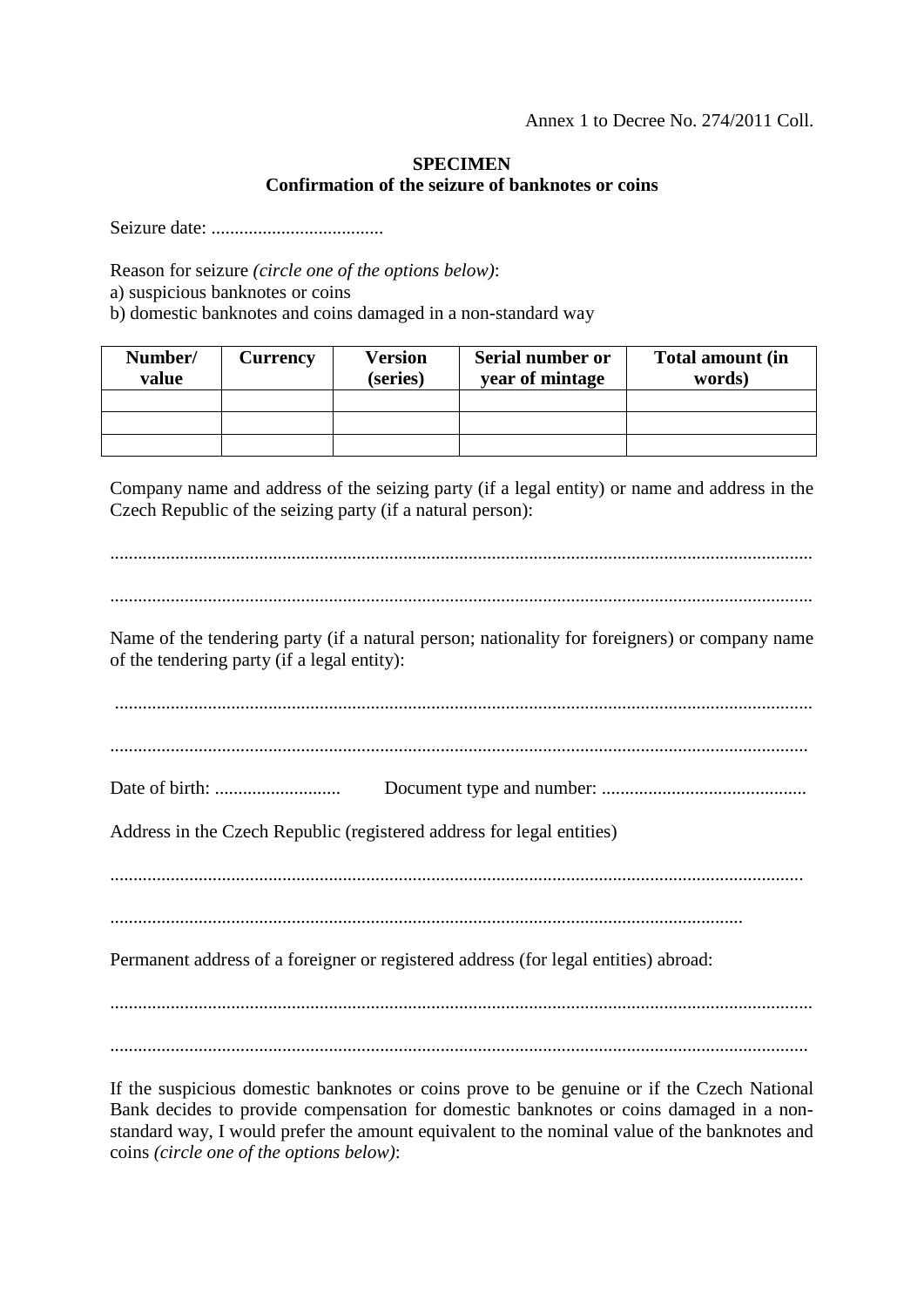for a foreign account IBAN .......................................................................................................

and, if applicable, SWIFT ........................................................

b) to be posted by the Czech National Bank to the above address or to the postal address given below (if the suspicious domestic banknotes or coins prove to be genuine, the Czech National Bank will send them exclusively by post).

Postal address:

**.................................................................................................................................................**

Circumstances of the seizure of the banknotes and coins *(circle one of the options below)*:

a) during handling by the Czech National Bank, b) on receipt at the counter of a credit institution providing cash services,

c) in the back office of a credit institution providing cash services or by a handler of domestic banknotes and coins during further handling,

d) by legal entities or natural persons as suspected counterfeits before transfer for further handling,

e) by the Police of the Czech Republic prior to circulation,

f) other: ...........................................................................................

Place of seizure of banknotes or coins:

.........................................................................................

This part should be completed by the tendering party in the event of seizure of domestic banknotes or coins damaged in a non-standard way.

Description of the circumstances and the manner in which the domestic banknotes or coins were damaged, including time information:

....................................................................................................................................................... ....................................................................................................................................................... ....................................................................................................................................................... ....................................................................................................................................................... .......................................................................................................................................................

Complete this part only if the banknotes were seized in a non-anonymous device (Article 11(2) of Act No. 136/2011 Coll., on the circulation of banknotes and coins).

.......................................................................................................................................................

Type, model and serial or other number of the non-anonymous device: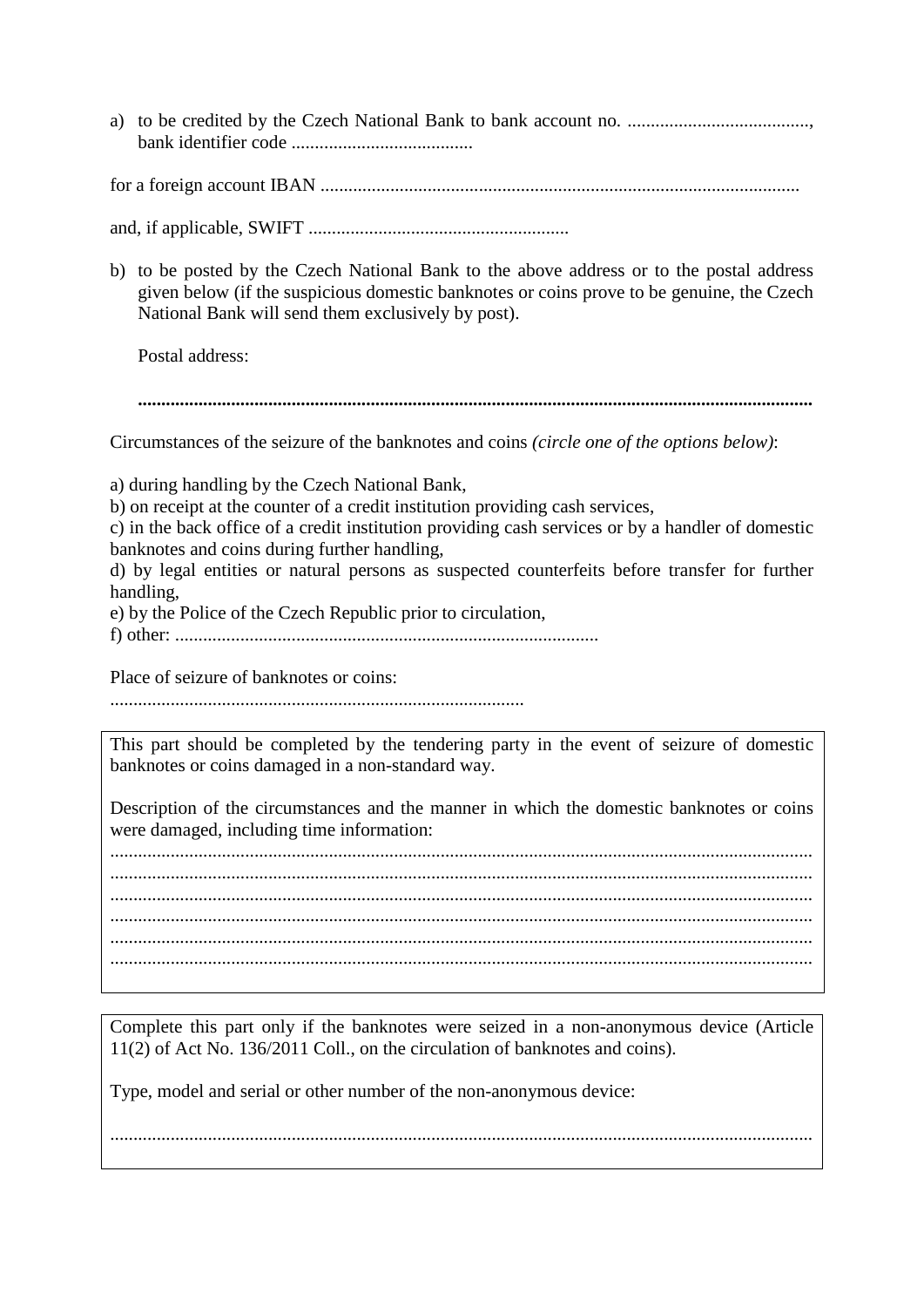| Location                         | where | the | non-anonymous | equipment                                 | 1S | operated: |  |
|----------------------------------|-------|-----|---------------|-------------------------------------------|----|-----------|--|
|                                  |       |     |               |                                           |    |           |  |
|                                  |       |     |               |                                           |    |           |  |
|                                  |       |     |               |                                           |    |           |  |
|                                  |       |     |               |                                           |    |           |  |
| Signature of the tendering party |       |     |               | Signature (or stamp) of the seizing party |    |           |  |

Information regarding the seizure of domestic banknotes or coins damaged in a non-standard way:

The Czech National Bank shall regard the completion of this form by the tendering party, from whom the banknotes or coins damaged in a non-standard way were seized, as an application for compensation for those banknotes or coins pursuant to Article 10(2) of Act No. 136/2011 Coll., on the Circulation of Banknotes and Coins, as amended. Under this provision, the Czech National Bank is entitled to provide compensation in justified cases, relating above all to natural disasters or other events seriously affecting or endangering property or resulting in a criminal act.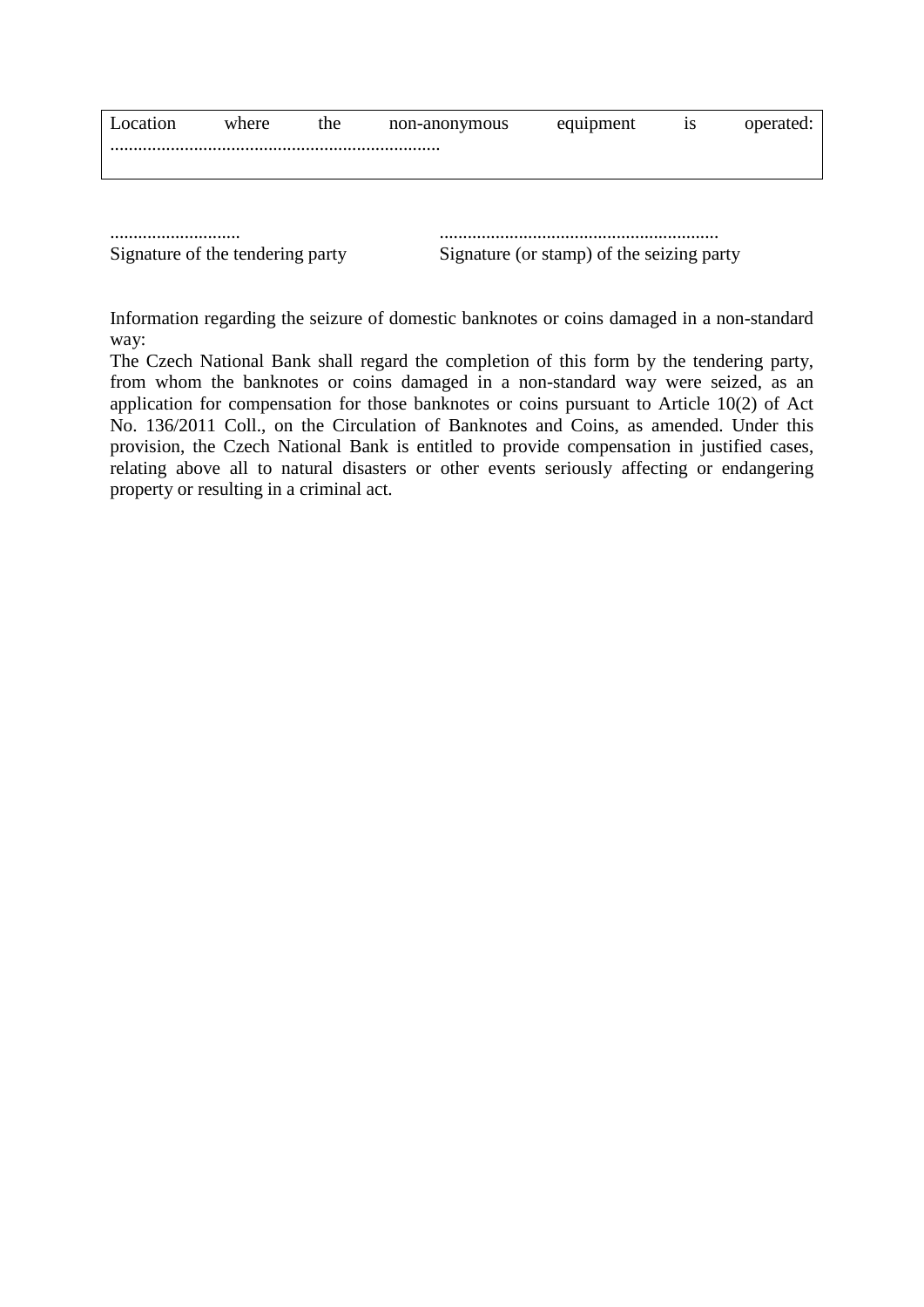Annex 2 to Decree No. 274/2011 Coll.

## **Application**

## **for authorisation to perform the activity of handler of domestic banknotes and coins**

pursuant to Article 15(2) of Act No. 136/2011 Coll., on the Circulation of Banknotes and Coins and on the amendment of Act No. 6/1993 Coll., on the Czech National Bank, as amended

## I. ADMINISTRATIVE AUTHORITY

1. Name and address of the administrative authority

| Name of the<br>administrative authority | <b>CZECH NATIONAL BANK</b> |
|-----------------------------------------|----------------------------|
| <b>Address</b>                          | Na Příkopě 28, Prague 1    |

### II. APPLICANT

#### **2. Particulars of the applicant**

| <b>Company name</b>             |  |
|---------------------------------|--|
| <b>Identification number</b>    |  |
| Date of establishment of legal  |  |
| entity                          |  |
| <b>Address in the form</b>      |  |
| municipality, municipal         |  |
| district, street, house number, |  |
| postcode, state                 |  |

#### **2.1. Further information about the applicant**

| Date on which the applicant wishes to start handling domestic banknotes  |  |
|--------------------------------------------------------------------------|--|
| and coins                                                                |  |
| Number of statutory bodies of the applicant and members of the statutory |  |
| body of the applicant                                                    |  |
| Total number of partners of the applicant                                |  |
| of which: natural persons                                                |  |
| legal entities                                                           |  |

## III. STATUTORY BODY OF THE APPLICANT

#### **3. Information about the statutory body of the applicant/member of the statutory body**  of the applicant<sup>1)</sup>

| Name(s) and surname |               |  |
|---------------------|---------------|--|
| <b>Maiden name</b>  |               |  |
| <b>Birth</b>        | Date of birth |  |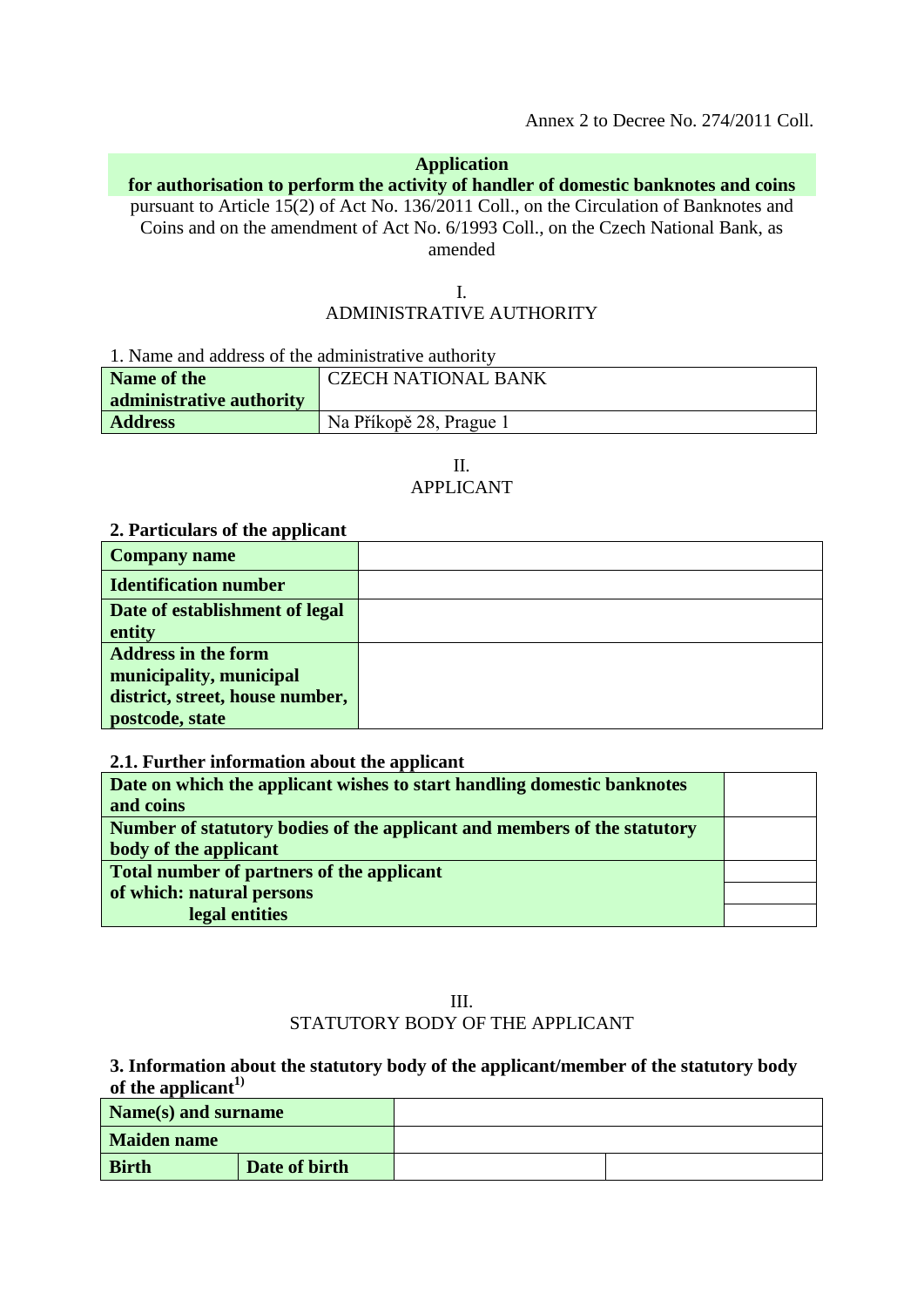| certificate<br>number <sup>2</sup>                       |  |
|----------------------------------------------------------|--|
| <b>Place of birth</b><br>(state, district, municipality) |  |
| <b>Nationality</b>                                       |  |

IV.  $ACTUAL$  OWNER<sup>4), 5)</sup>

## **6. Particulars of the actual owner of the applicant**

| Name(s) and surname                                                                             |               |                                                                     |  |
|-------------------------------------------------------------------------------------------------|---------------|---------------------------------------------------------------------|--|
| <b>Maiden name</b>                                                                              |               |                                                                     |  |
| <b>Birth</b><br><b>certificate</b><br>number <sup>2</sup>                                       | Date of birth |                                                                     |  |
| <b>Place of birth</b>                                                                           |               |                                                                     |  |
| (state, district, municipality)                                                                 |               |                                                                     |  |
| <b>Nationality</b>                                                                              |               |                                                                     |  |
|                                                                                                 |               | Facts on the basis of which the natural person is the actual owner. |  |
| The applicant must prove these facts using originals or certified copies of relevant documents. |               |                                                                     |  |
|                                                                                                 |               |                                                                     |  |
|                                                                                                 |               |                                                                     |  |

## V. PERSON WHO IS TO MANAGE THE APPLICANT'S BUSINESS  $^{6)}$

## **7. Particulars of the person who is to manage the applicant's business 1)**

| Name(s) and surname                                      |               |  |
|----------------------------------------------------------|---------------|--|
| <b>Maiden name</b>                                       |               |  |
| <b>Birth</b><br>certificate<br>number <sup>2</sup>       | Date of birth |  |
| <b>Place of birth</b><br>(state, district, municipality) |               |  |
| <b>Nationality</b>                                       |               |  |

### VI. APPENDICES

**8. Numbered list of all appendices (the appendices themselves must also be numbered)**  Give a reference to the relevant provision of the decree for each appendix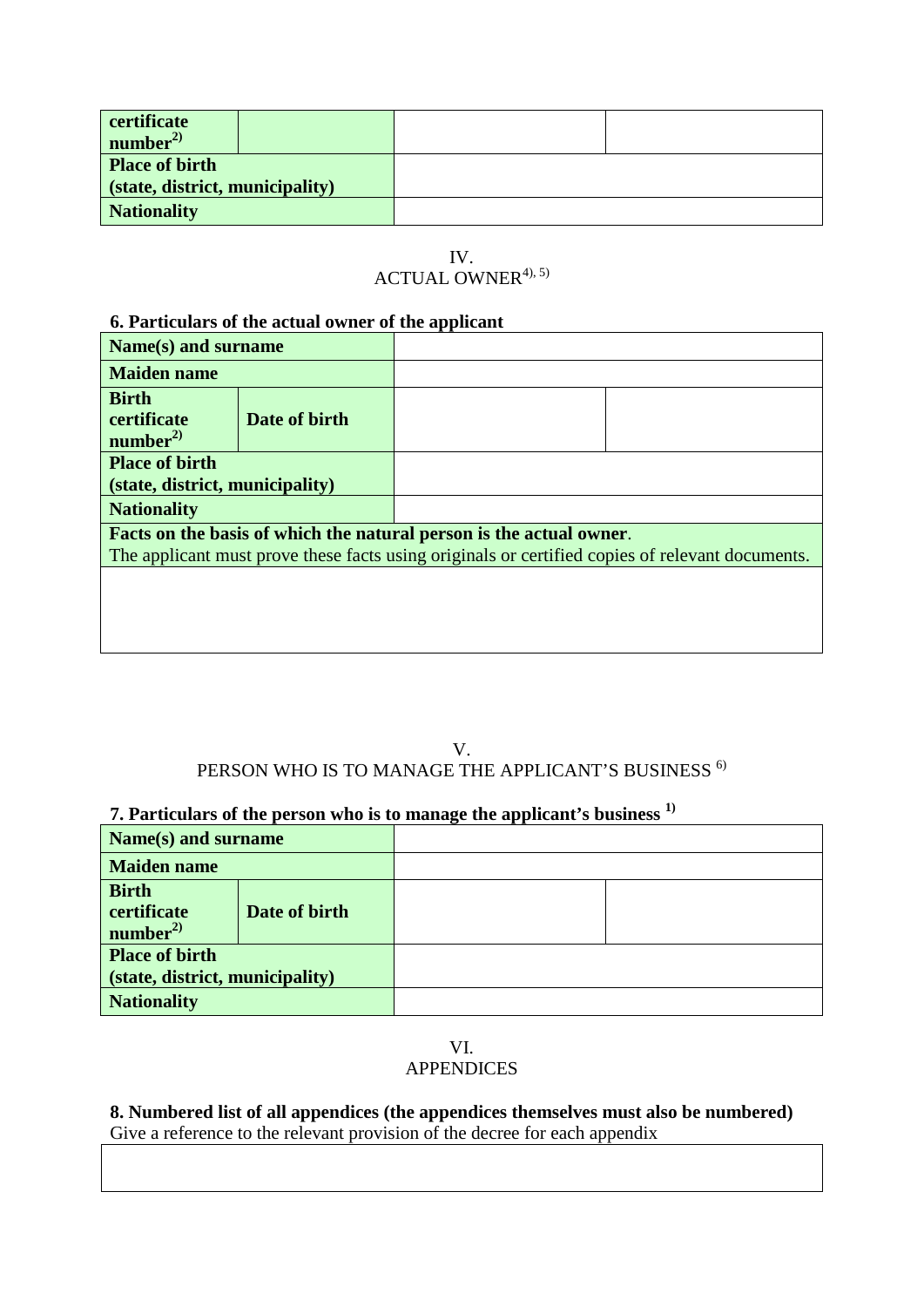## VII. DECLARATION

I hereby declare that the information given in this application and the appendices thereto is up-to-date, complete and truthful.

This application will be filed by the applicant

 $\Box$ 

## **9. Identification of the person acting on behalf of the applicant**

| Name(s) and surname              |  |
|----------------------------------|--|
| Date of birth                    |  |
| <b>Address in the form:</b>      |  |
| street, house number             |  |
| municipality, municipal district |  |
| postcode                         |  |
| <b>state</b>                     |  |
| <b>Position held</b>             |  |
|                                  |  |

This application will be filed by the applicant's representative

## **10. Identification of the person representing the applicant**

| Particulars of representative <sup>7)</sup> |  |
|---------------------------------------------|--|
| Name(s) and surname /                       |  |
| company name <sup>8)</sup>                  |  |
| Date of birth/identification                |  |
| number $^{3)}$                              |  |
| <b>Address/registered address in</b>        |  |
| the form:                                   |  |
| street, house number                        |  |
| municipality, municipal district            |  |
| postcode                                    |  |
| state                                       |  |
| <b>Mailing address if different from</b>    |  |
| the address/registered address in           |  |
| the form:                                   |  |
| municipality, municipal district,           |  |
| street, house number, postcode,             |  |
| state                                       |  |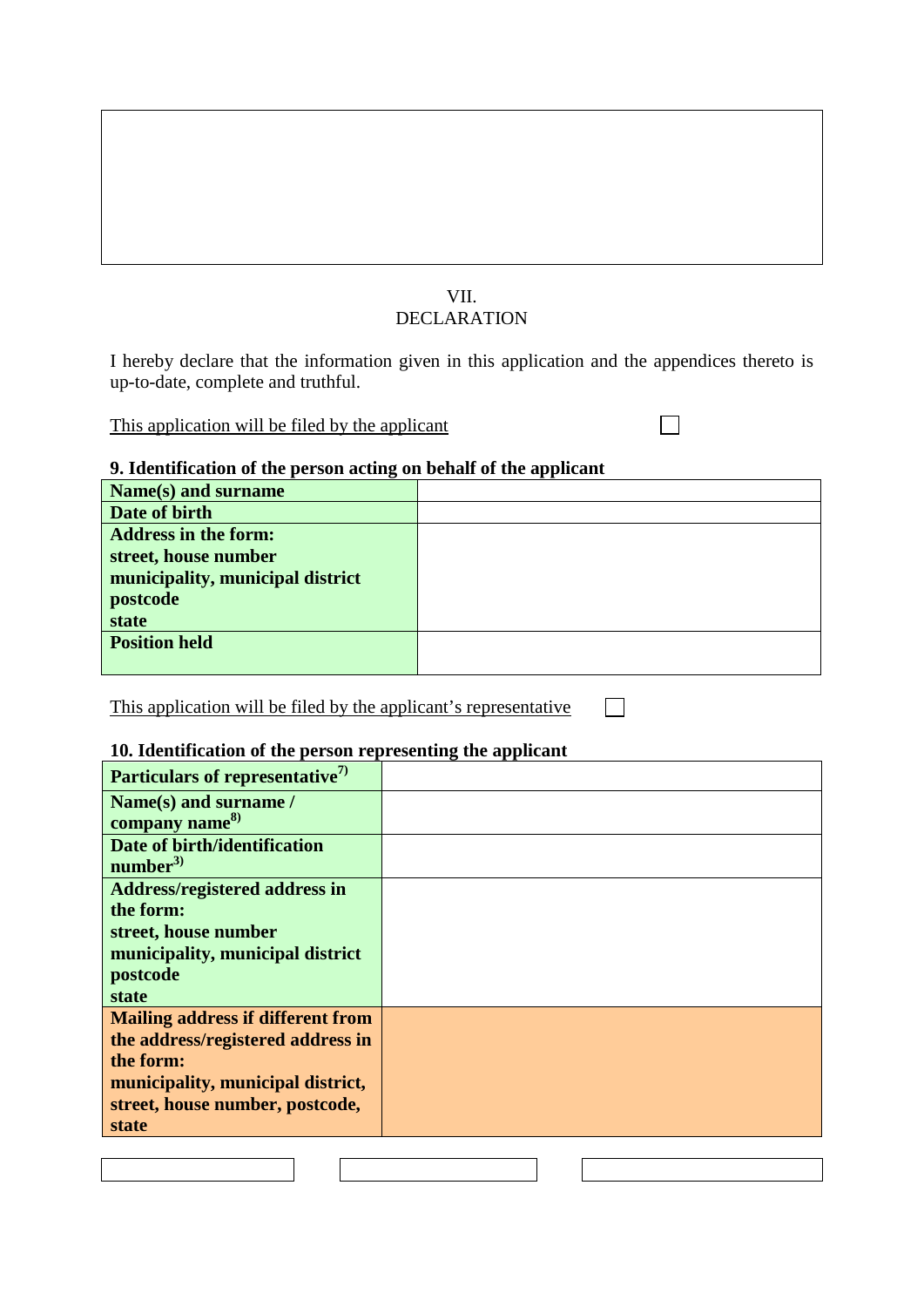#### At  $|\hspace{.1cm}|$  Date:  $|\hspace{.1cm}|$  Signature:

1) Where there are multiple such persons, information shall be completed for each of them.

 $^{2)}$  To be filled in only where allocated. The birth certificate number is used by the Czech National Bank solely for the purpose of proving the integrity or credibility of a party to administrative proceedings pursuant to Article 44b of Act No. 6/1993 Coll., on the Czech National Bank.

 $3\overline{)}$  To be filled in only if the applicant has a partner that is natural person.

 $^{4)}$  Article 4(4) of Act No. 253/2008 Coll., on certain measures against money laundering and terrorist financing.

The actual owner must prove upon which fact he is the actual owner.

<sup>5)</sup> To be filled in only where the person is different from the applicant.

 $\overrightarrow{6}$  To be filled in only where the person is different from the statutory body.

 $\frac{1}{\sqrt{2}}$  For example, an attorney, a notary or a general representative.

<sup>8)</sup> A legal entity shall also state the person acting for it.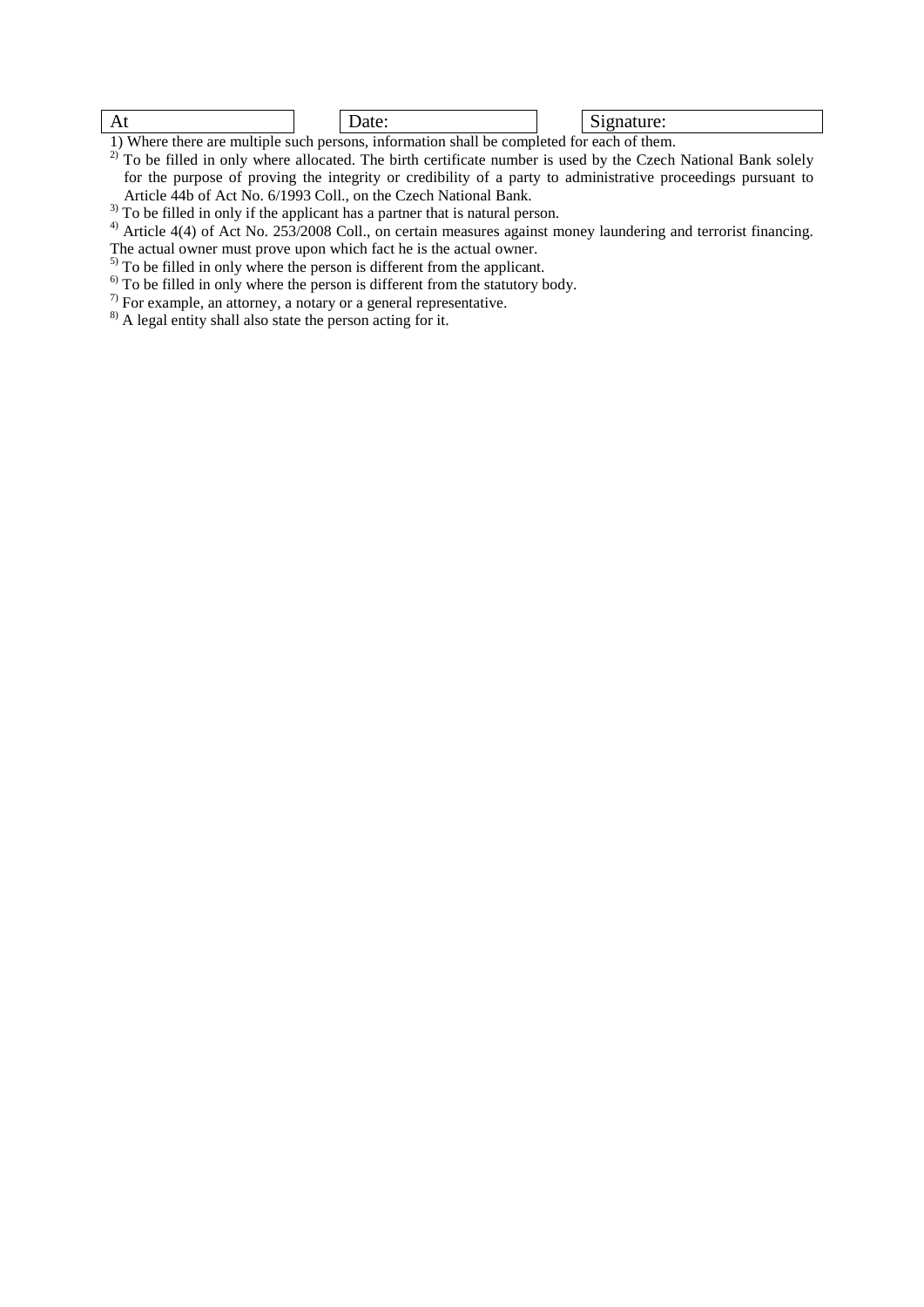### **Notification by a handler of domestic banknotes and coins**

pursuant to Article 18(1) of Act No. 136/2011 Coll., on the Circulation of Banknotes and Coins and on the amendment of Act No. 6/1993 Coll., on the Czech National Bank, as amended

I.

# ADMINISTRATIVE AUTHORITY

#### **1. Name and address of the administrative authority**

| <b>Name</b>    | of                       | the CZECH NATIONAL BANK |
|----------------|--------------------------|-------------------------|
|                | administrative authority |                         |
| <b>Address</b> |                          | Na Příkopě 28, Prague 1 |

II.

## HANDLERS OF DOMESTIC BANKNOTES AND COINS

#### **2. Information about the handler of domestic banknotes and coins**

| <b>Company name</b>             |  |
|---------------------------------|--|
| <b>Identification number</b>    |  |
| Date of establishment of legal  |  |
| entity                          |  |
| <b>Address in the form</b>      |  |
| municipality,<br>municipal      |  |
| district, street, house number, |  |
| postcode, state                 |  |

III. NOTIFICATION OF A CHANGE

## **3. The notification of a change concerns**

**4. Where the notification of a change concerns a member of the handler's statutory body, the particulars of the member of the handler's statutory body1)**

| <b>Name</b>                                              |               |  |
|----------------------------------------------------------|---------------|--|
| <b>Maiden name</b>                                       |               |  |
| <b>Birth</b><br>certificate<br>number <sup>2</sup>       | Date of birth |  |
| <b>Place of birth</b><br>(state, district, municipality) |               |  |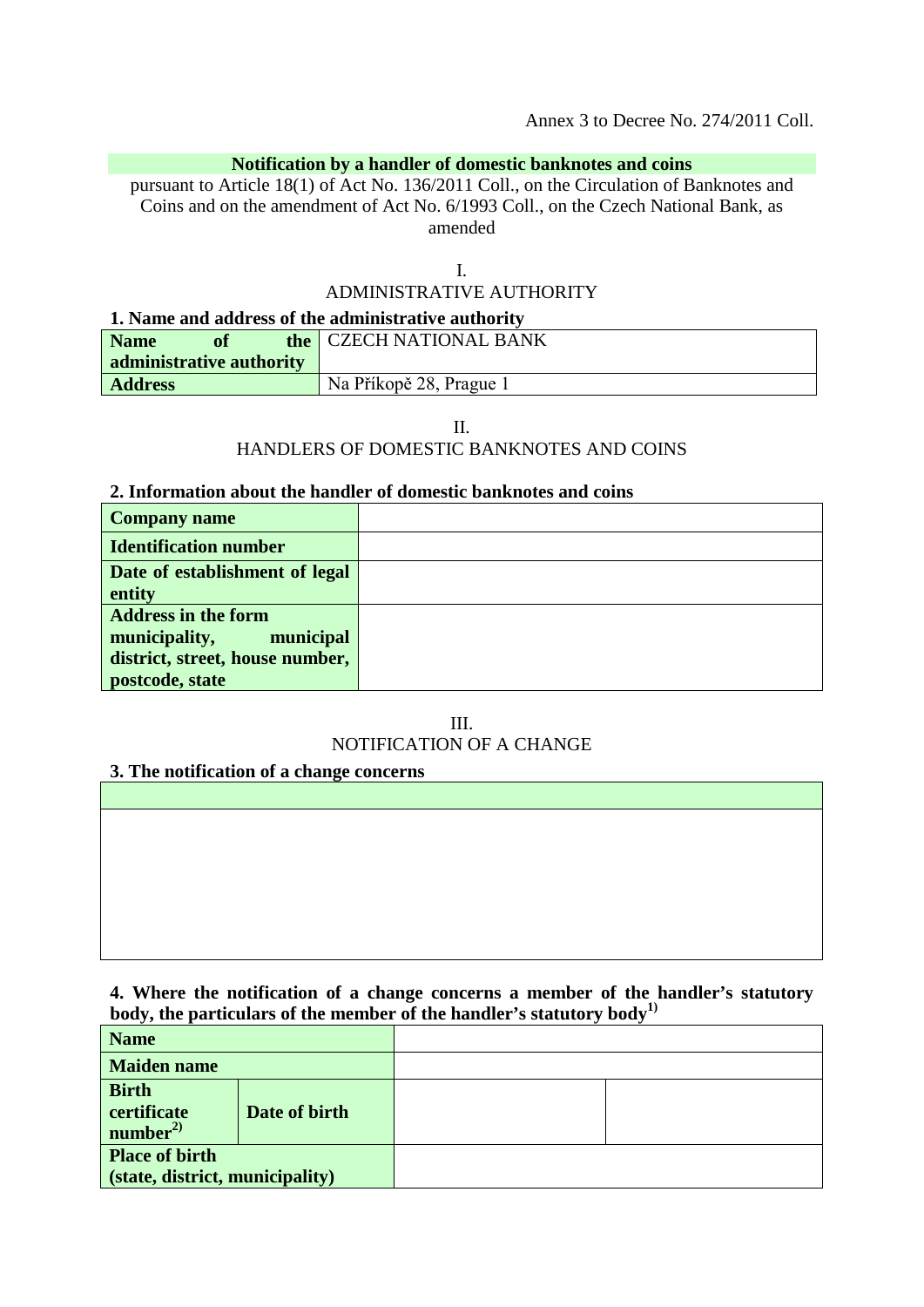**Nationality**

### **5. Where the notification of a change concerns the actual owner of the handler, the particulars of the actual owner of the handler3)**

| <b>Name</b>                                                                                   |               |  |  |
|-----------------------------------------------------------------------------------------------|---------------|--|--|
| <b>Maiden name</b>                                                                            |               |  |  |
| <b>Birth</b><br>certificate<br>number <sup>2</sup>                                            | Date of birth |  |  |
| <b>Place of birth</b><br>(state, district, municipality)                                      |               |  |  |
| <b>Nationality</b>                                                                            |               |  |  |
| Facts on the basis of which the natural person is the actual owner.                           |               |  |  |
| The handler must prove these facts using originals or certified copies of relevant documents. |               |  |  |
|                                                                                               |               |  |  |

### **6. Where the notification of a change concerns a person who is to manage the handler's**  business, the particulars of the person who is to manage the handler's business<sup>1)</sup>

| <b>Name</b>                                              |               |  |
|----------------------------------------------------------|---------------|--|
| <b>Maiden name</b>                                       |               |  |
| <b>Birth</b><br>certificate<br>number <sup>2</sup>       | Date of birth |  |
| <b>Place of birth</b><br>(state, district, municipality) |               |  |
| <b>Nationality</b>                                       |               |  |

**7. Information relating to the submission of the certificate of integrity issued by a foreign state, submitted by the assumed actual owner/the person who is to manage the handler's business**

| Have you resided outside the territory of the Czech Republic for an unbroken period of |                                                                                                                                                                                                                                                                   |  |  |
|----------------------------------------------------------------------------------------|-------------------------------------------------------------------------------------------------------------------------------------------------------------------------------------------------------------------------------------------------------------------|--|--|
| more than six months during the last three years?                                      |                                                                                                                                                                                                                                                                   |  |  |
| YES<br>NO                                                                              | If YES, give the state(s) in which you have resided for a<br>period of more than six months during the last three years<br>and enclose originals of the certificates of integrity issued<br>by foreign states with the notification.<br>List of states concerned: |  |  |
|                                                                                        |                                                                                                                                                                                                                                                                   |  |  |

## IV.

## APPENDICES

**8. Numbered list of all appendices (the appendices themselves must also be numbered)**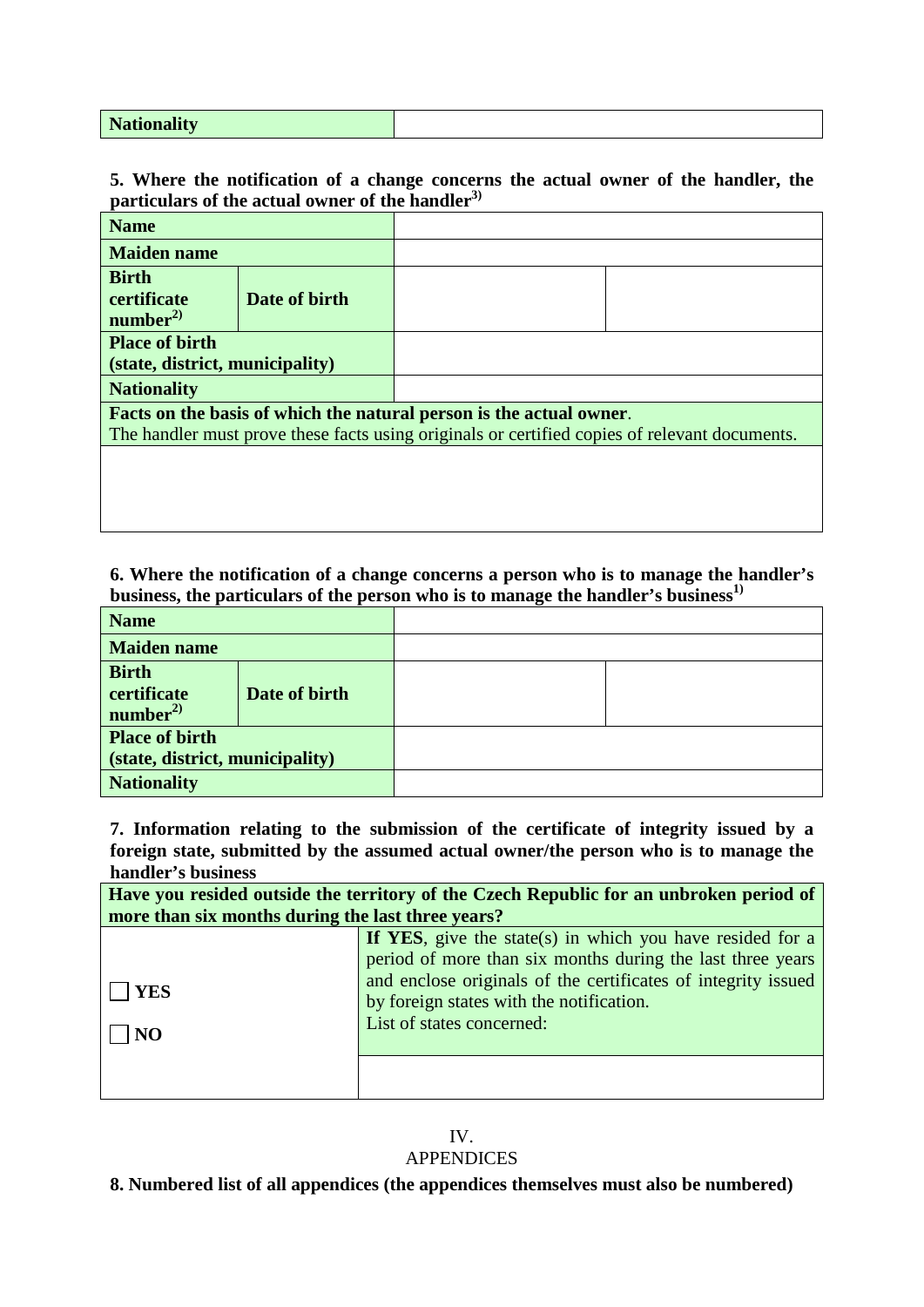Give a reference to the relevant provision of the decree for each appendix

### V. DECLARATION

I hereby declare that the information given in this notification and the appendices thereto is up-to-date, complete and truthful.

 $\Box$ 

 $\Box$ 

This notification will be filed by the handler

## **9. Identification of the person acting on behalf of the handler**

| <b>Name</b>                      |  |
|----------------------------------|--|
| Date of birth                    |  |
| <b>Address in the form:</b>      |  |
| street, house number             |  |
| municipality, municipal district |  |
| postcode                         |  |
| state                            |  |
| <b>Position held</b>             |  |
|                                  |  |

This notification will be filed by the handler's representative

#### **10. Identification of the person representing the handler**

| Particulars of representative <sup>4)</sup> |  |
|---------------------------------------------|--|
| Name /                                      |  |
| company name <sup>5)</sup>                  |  |
| of birth/identification<br><b>Date</b>      |  |
| number <sup>6)</sup>                        |  |
| in<br>Address/registered address            |  |
| the form:                                   |  |
| street, house number                        |  |
| municipality, municipal district            |  |
| postcode                                    |  |
| state                                       |  |
| <b>Mailing address if different from</b>    |  |
| the address/registered address in           |  |
| the form:                                   |  |
| street, house number                        |  |
| municipality, municipal district            |  |
| postcode                                    |  |
| state                                       |  |